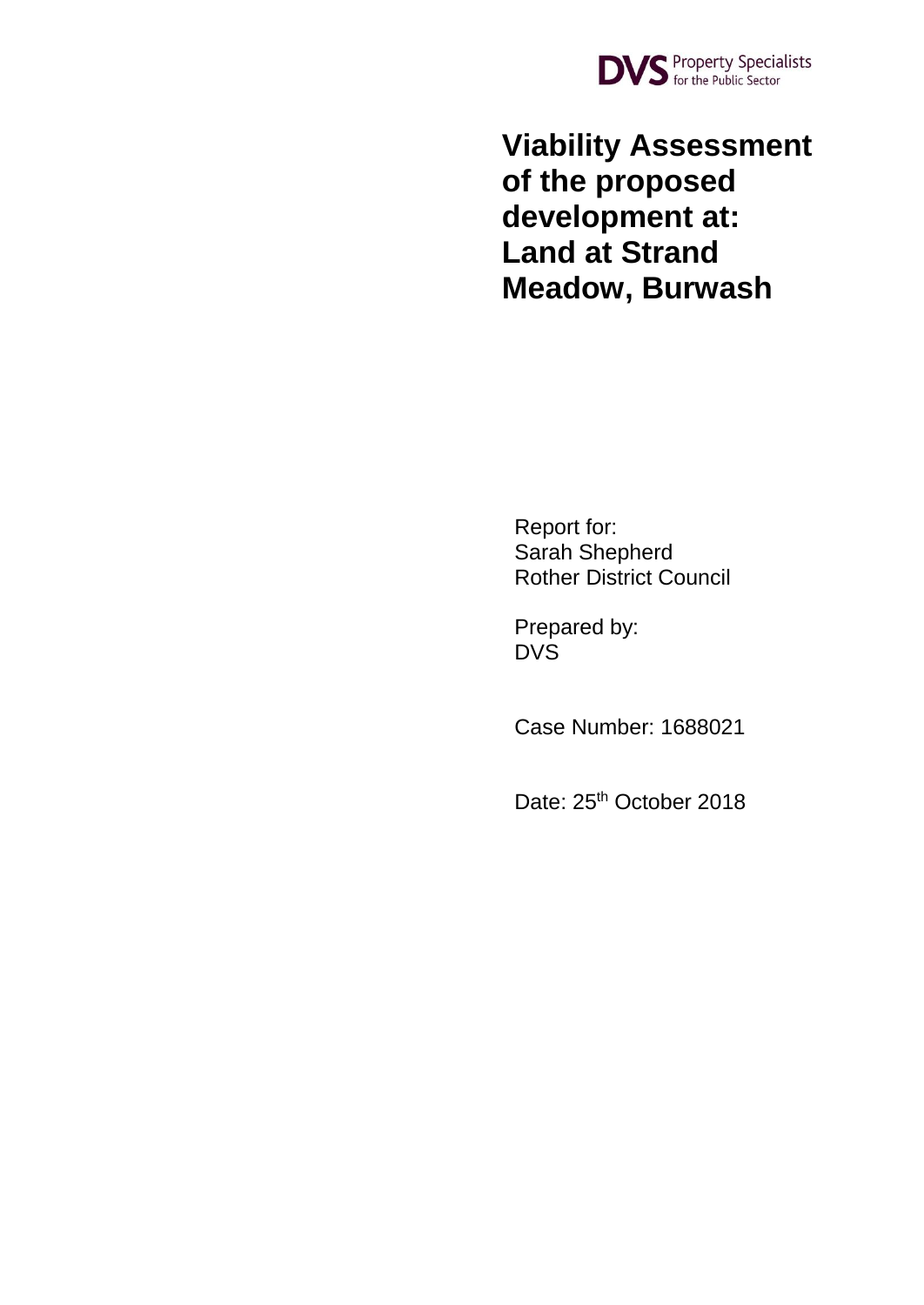## **TABLE OF CONTENTS**

| 1.0 |                                                                 |
|-----|-----------------------------------------------------------------|
| 2.0 |                                                                 |
| 3.0 |                                                                 |
| 4.0 | Review of the Applicant's Viability Assessment and Methodology5 |
| 5.0 |                                                                 |
| 6.0 |                                                                 |
| 7.0 |                                                                 |
| 8.0 |                                                                 |
| 9.0 |                                                                 |
|     |                                                                 |
|     |                                                                 |
|     |                                                                 |
|     |                                                                 |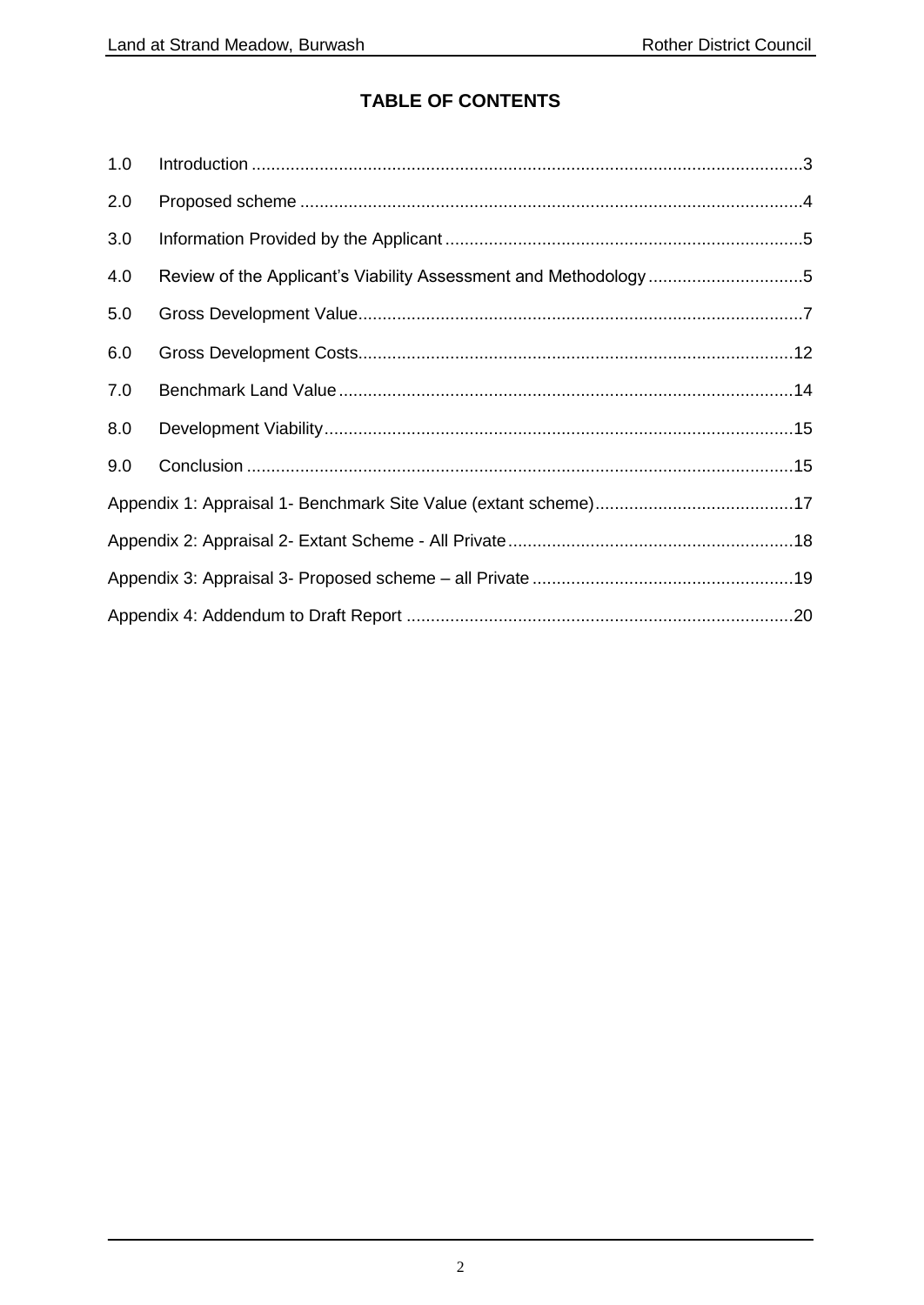## <span id="page-2-0"></span>**1.0 Introduction**

- 1.1 I refer to our Terms of Engagement dated 20th August 2018, regarding my review of the proposed development scheme at the above property. DVS is instructed by Rother District Council (RDC) to undertake a review of the development viability of the scheme.
- 1.2 The background to this review is as follows:

*"Viability assessment is a process of assessing whether a site is financially viable, by looking at whether the value generated by a development is more than the cost of developing it. This includes looking at the key elements of gross development value, costs, land value, landowner premium, and developer return."*

*(National Planning Policy Framework 2018, Viability Planning Policy Guidance, para 010)*

- 1.3 RDC Policy LHN2 of the Core Strategy requires on site provision of 30% Affordable Housing for development within the Hastings Fringes. For all applications where the proposal does not meet policy requirements, a detailed Viability Assessment is required to be submitted with the planning application, which will be published on the local authority website.
- 1.4 You may wish to consider whether any of this report contains Exempt Information within the terms of paragraph 9 of Schedule 12A to the Local Government Act 1972 (section 1 and Part 1 of Schedule 1 to the Local Government (Access to Information Act 1985) as amended by the Local Government (access to Information) (Variation) Order 2006.
- 1.5 I have reviewed the information submitted by the applicant's agent in relation to the planning application RR/2018/1787/P which follows from earlier application RR/2017/582/P where the applicant is seeking to vary an agreed Section 106.
- 1.6 My role is to provide a report to you where I :
	- appraise the study to consider whether this is based on the correct viability methodology;
	- assess whether the inputs are reasonable, properly evidenced and correctly applied;
	- if applicable, advise whether any planning contributions are appropriate.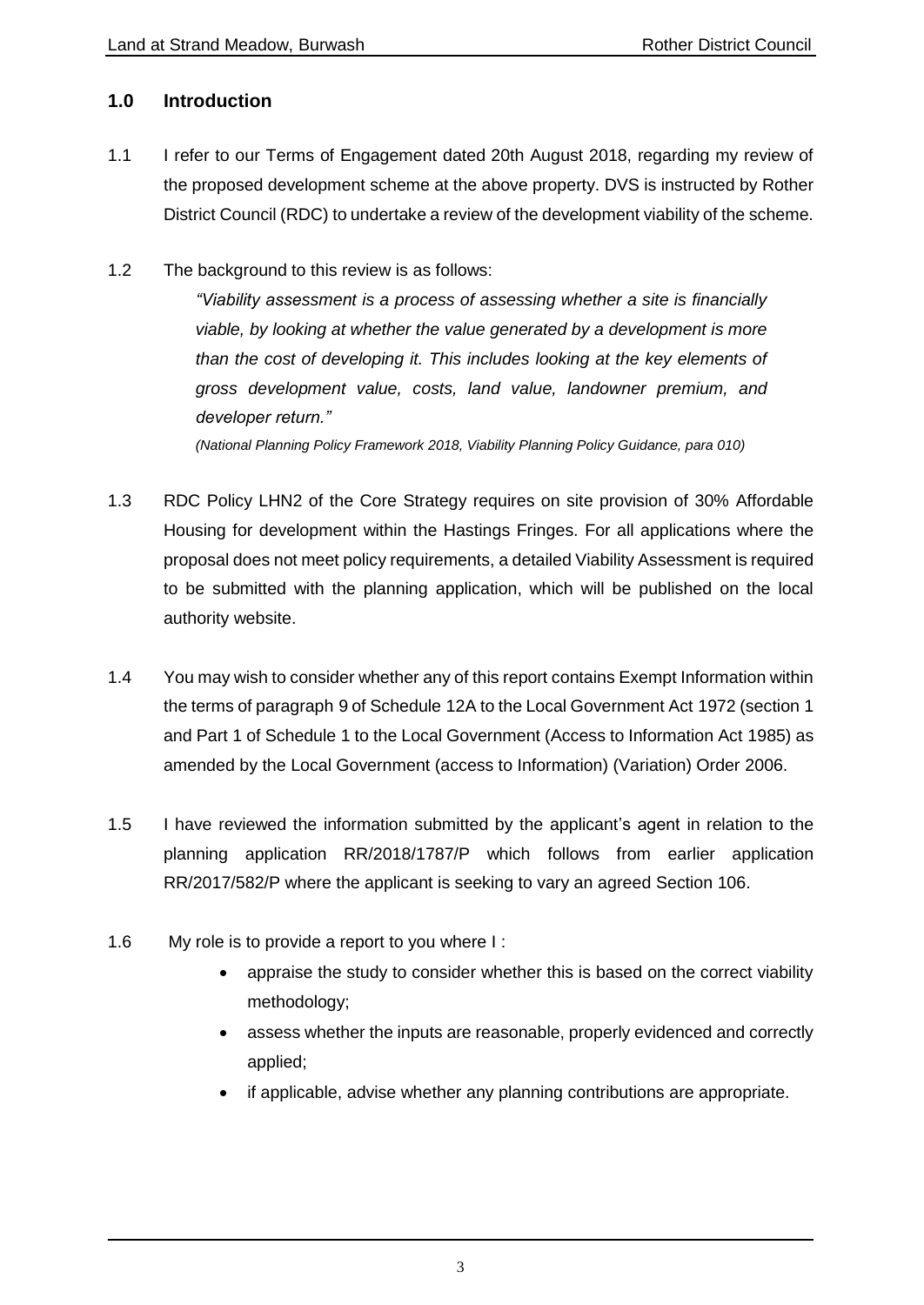- 1.7 Conflict of interest checks have been undertaken in accordance with the requirements of the RICS standards. DVS have had no previous involvement on the site and no conflict of interest was identified.
- 1.8 My date of valuation is 25<sup>th</sup> October 2018.

## <span id="page-3-0"></span>**2.0 Proposed scheme**

- 2.1 The 1.9Ha (4.69 acre) site lies in East Sussex within the High Weald AONB and is situated just behind the High Street of Burwash. It comprises three adjoining fields that run from the north east (at the south western end of Strand Meadow) towards Ham Lane to the south west. The North Eastern Field slopes towards the north west and lies immediately south west of Strand Meadow. It is bordered to the west and north by a small un-named watercourse, and to the south by housing development occupying higher land at Rother View. The closest train station is 4 km east in Etchingham.
- 2.2 The site benefits from conditional planning consent, granted in March 2018, under planning reference RR/2017/582/P, described as: '*Proposed residential development with access from Strand Meadow'.*

The site has extant permission for 30 dwellings comprising 4x 1-bed apartments, 4x 2 bed apartments, 8x 2-bed houses and 14x 3-bed houses. It should be noted that as part of this planning consent being granted, the applicant agreed to provide 40% Affordable Housing. Permission was granted earlier in 2018, and no detail has been supplied to justify why the applicant considered the scheme to be viable then but now considers the scheme is unviable.

| Unit Type             | <b>Number</b> | <b>NSA</b> |        |  |
|-----------------------|---------------|------------|--------|--|
|                       |               | sq m       | sq ft  |  |
| 1 Bed Flat            | 4             | 181        | 1,956  |  |
| 2 Bed Flat            | 4             | 277        | 2,983  |  |
| 2 Bed Houses          | 8             | 576        | 6,200  |  |
| 3 Bed Houses          | 14            | 1,260      | 13,562 |  |
| <b>Total NSA</b>      | 30            | 2,295      | 24,703 |  |
| <b>Communal Areas</b> |               | 137        | 1,476  |  |
| <b>Total GIA</b>      |               | 2,432      | 26,179 |  |

The overall schedule of consented accommodation is as follows: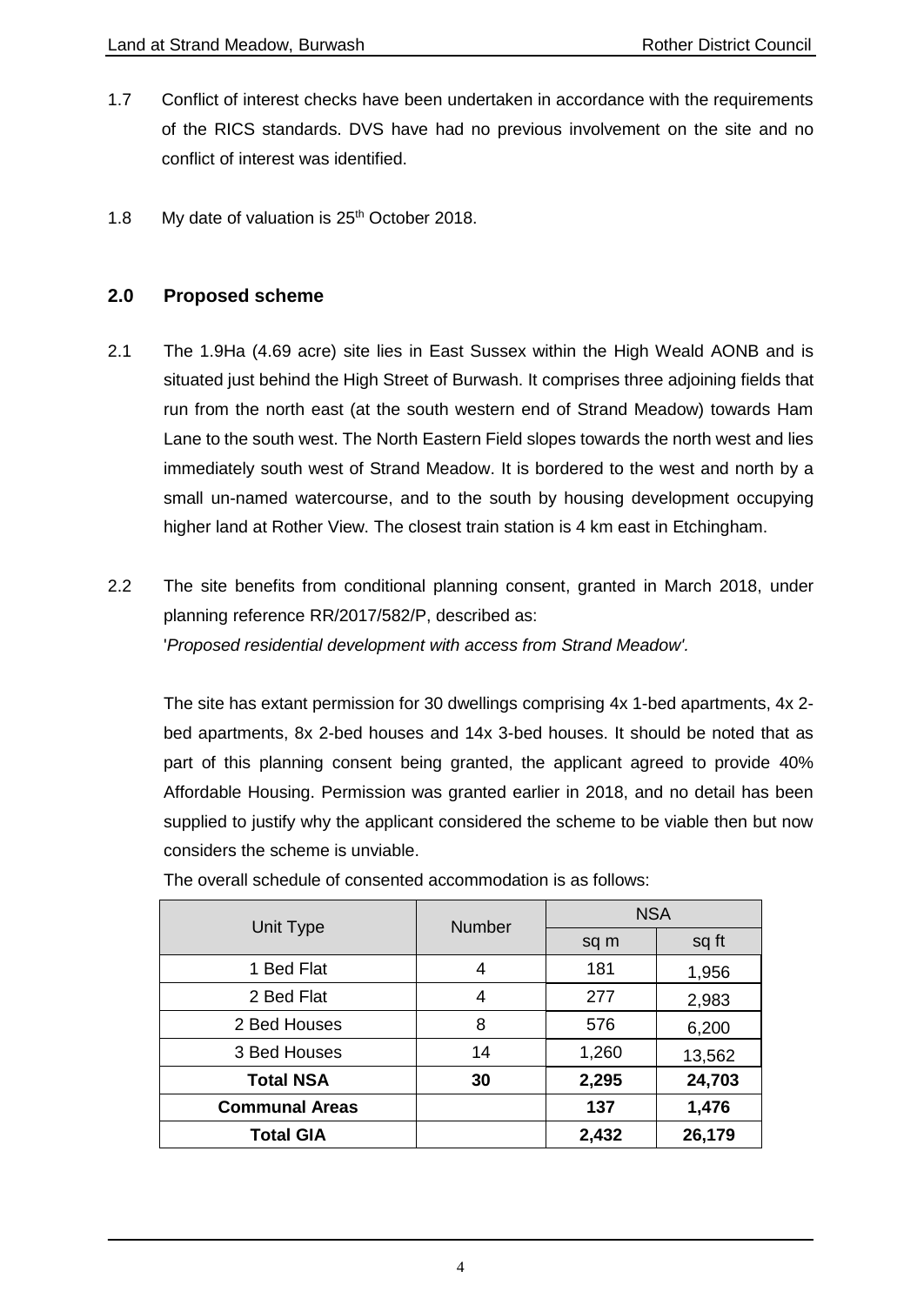2.3 I have largely relied on the areas provided. Any change in these areas may affect my opinion of the construction costs and end sales values, impacting on the viability of the scheme.

## <span id="page-4-0"></span>**3.0 Information Provided by the Applicant**

- 3.1 In undertaking this viability assessment, I have had regard to the following information:
	- Executive Summary dated  $25<sup>th</sup>$  June 2018 completed by Bespoke Property Consultants;
	- Viability Report dated  $25<sup>th</sup>$  June 2018, completed by Bespoke Property Consultants;
	- Photos and inspection notes taken by Anindita Maitra on 27<sup>th</sup> September 2018.
- 3.2 I have also had regard to sales and construction evidence from various sources such as Rightmove, SDLT returns, Building Cost Information Service (BCIS), and our own internal records when forming my own opinion of value.

## <span id="page-4-1"></span>**4.0 Review of the Applicant's Viability Assessment and Methodology**

## Summary of applicant's position

- 4.1 The applicant states that the extant scheme approved for the site is not viable and cannot support a policy compliant Affordable Housing contribution. The applicant has therefore sought to vary the unit mix and proposed a new scheme of 30 dwellings comprising 4x one and two bed apartments and 26x 3-bed houses. This is a proposed higher provision of 3 bed houses, and a removal of 2 bed houses from the scheme. The overall floor area of proposed residential accommodation is higher.
- 4.2 The applicant outlines in their report that the extant scheme and the proposed scheme both produce a negative residual land value and are therefore not viable enough to provide an Affordable Housing contribution.

|                       | <b>Number</b> | <b>NSA</b> |        |  |
|-----------------------|---------------|------------|--------|--|
| <b>Unit Type</b>      |               | sq m       | sq ft  |  |
| 1 Bed Flat            |               | 101        | 1,087  |  |
| 2 Bed Flat            | 2             | 186        | 2,002  |  |
| 3 Bed Houses          | 26            | 2,925      | 31,485 |  |
| <b>Total NSA</b>      | 30            | 3,212      | 34,575 |  |
| <b>Communal Areas</b> |               | 81         | 872    |  |
| <b>Total GIA</b>      |               | 3,293      | 35,447 |  |

The overall schedule of the proposed scheme is as follows: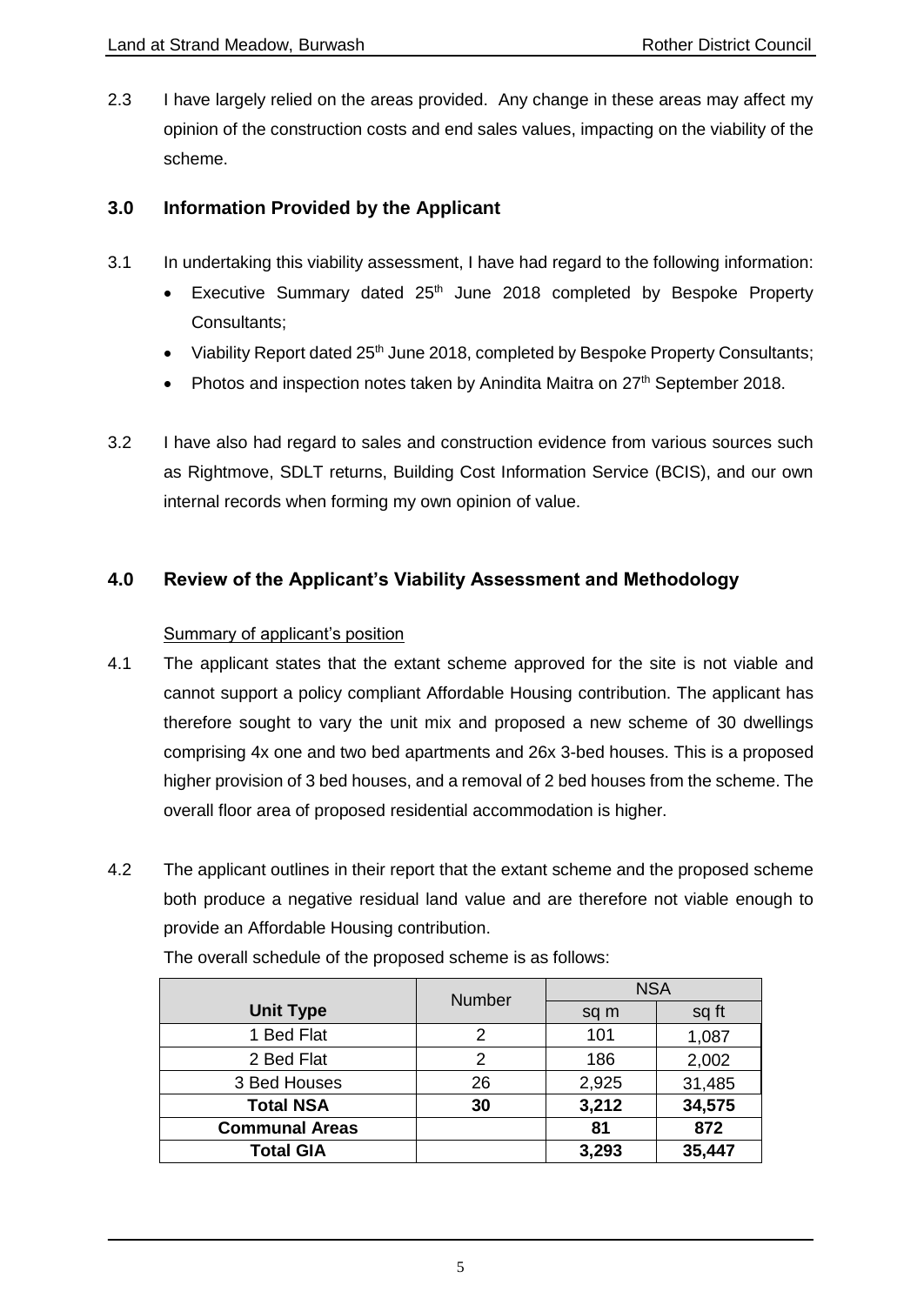#### Methodology

- 4.3 DVS are in broad agreement with the applicant's approach that it is based upon present day costs and values, and a residual appraisal has been provided. The applicant have undertaken their appraisals using HCA DAT, while I have used Argus Developer, an industry recognised toolkit which allows flexibility of input. Whilst the agent has discussed the value of the site from a number of ways, they have not suggested what they consider the Benchmark Land Value is so have not undertaken comparisons between the two values.
- 4.4 The recommended approach to undertaking development viability assessments is provided in a number of guides. These include the National Planning Policy Framework, RICS VIP 12 - "Valuation of development land", the RICS Guidance Note "Financial Viability in Planning", the National Planning Policy Framework 2018 and the Rother Planning Guidance.
- 4.5 The recommended approach is to assess viability based on a residual valuation basis. This means assessing the development value of the proposed scheme and deducting from this the costs of the development, including profit and planning obligations, to leave a residual value.
- 4.6 This residual site value is then compared to a Benchmark Site Value. If the residual site value is in excess of the Benchmark Site Value the scheme is considered able to viably provide planning contributions, up to an amount equal to the difference between the two figures. If it falls below the Benchmark Site Value it could be considered unviable although a later review should be undertaken.

## Project Programme

- 4.7 The overall project programme adopted by the applicant for both extant and proposed schemes is an 18-month construction period, with sales commencing in Month 15 of construction, additionally allowing a 6-month period after construction completion to deal with run off sales.
- 4.8 I am of the opinion that an 18 month construction period is acceptable. The applicant's appraisal has included a 9-month sales period. As the subject scheme involves only 30 units, I consider this is reasonable, but have adopted a 6 month period for the scheme with only 18 Private units to sell, with sales commencing in Month 15 of the construction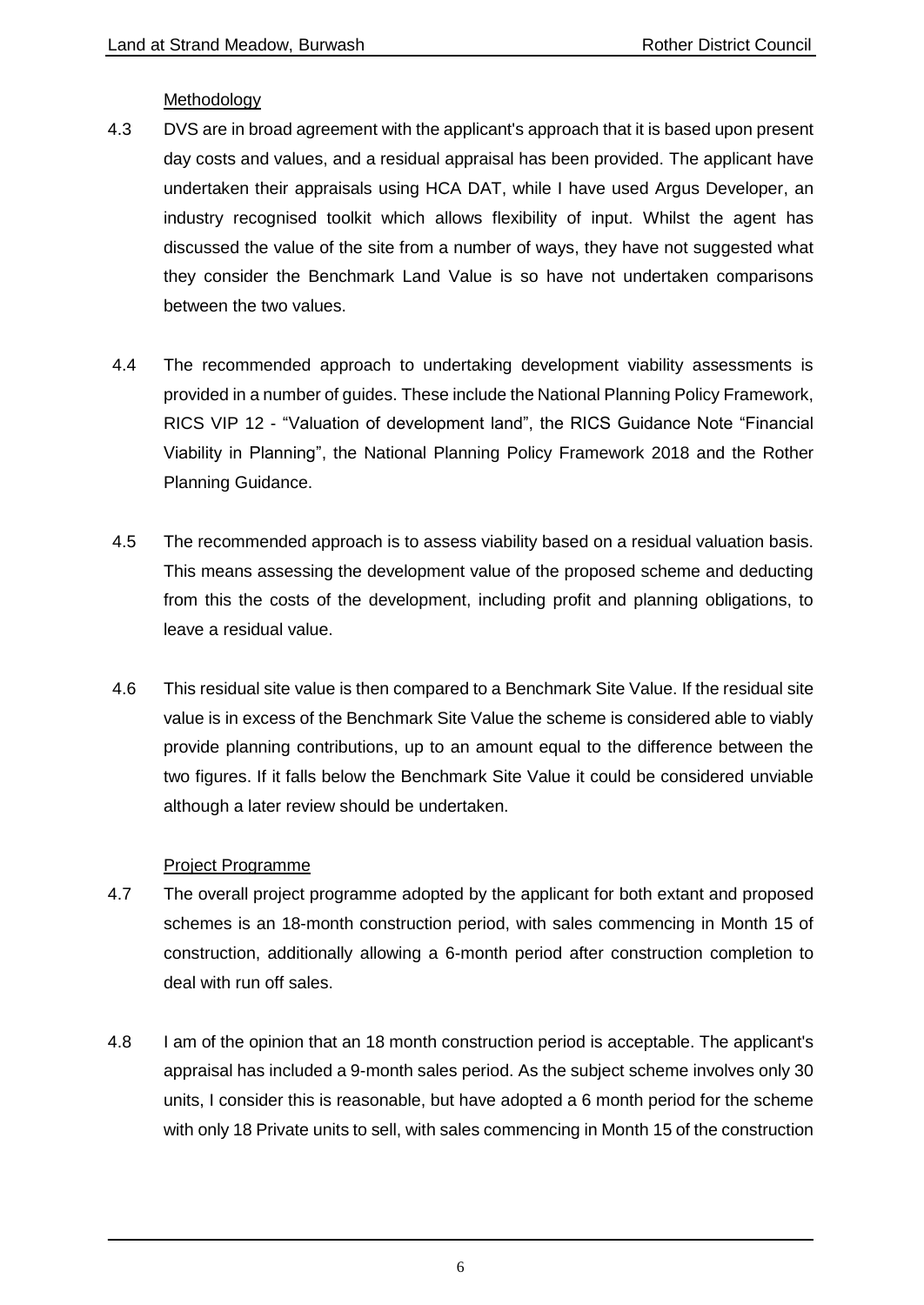period. I have modelled the payment for the Affordable Housing as being received quarterly during the construction period.

## <span id="page-6-0"></span>**5.0 Gross Development Value**

#### Residential Revenue- proposed scheme

5.1 The applicant has adopted individual sales values, based on sales values provided by three local real estate agents, which was averaged. The overall Gross Development Value in the agent's appraisal of the All-Private scheme is £10,395,995. The All-Private scheme includes 30 Private Units comprising 2x one- bed flats, 2x two-bed flats and 26x 3-bed houses, with the values as follows:

| Nos.           | Unit Type   | <b>GIA</b> | <b>GIA</b> | £ per sq m | £ per sq ft | Price $(E)$ |
|----------------|-------------|------------|------------|------------|-------------|-------------|
|                |             | (sq m)     | (sq ft)    |            |             |             |
| $\overline{2}$ | 1 Bed Flat  | 51         | 548        | £2990.70   | £278        | £151,030    |
| $\overline{2}$ | 2 Bed Flat  | 93         | 1,001      | £2990.70   | £278        | £278,135    |
| 26             | 3 Bed House | 112.5      | 1,211      | £3,260.74  | £303        | £366,833    |
| 30             | Total       |            |            |            |             | £10,395,995 |

5.2 The applicant has also provided a schedule of resale comparables. I do not consider adopting an average of sales values would provide an accurate indication of achievable sales values for the units, particularly when the evidence relied on is all second hand evidence. I have sought to verify these figures by undertaking a review of comparable evidence in the vicinity to compare with the proposed sales values. I have therefore attached more weight to new-build sales evidence within Etchingham and the wider locality of the subject property. I outline this evidence as below:

#### 3-bed houses

| Date      | Address                                                                | Type              | sft   | sq<br>m | Price $(E)$ | Price<br>$(E/\text{sqm})$ | Price<br>$(E\mathsf{/}st)$ |
|-----------|------------------------------------------------------------------------|-------------------|-------|---------|-------------|---------------------------|----------------------------|
| 29-Jun-18 | 47, Herschel Place,<br>Hawkhurst, TN18<br>4FA                          | 3 bed<br>detached | 1,152 | 107     | £490,000    | £4.579                    | £425                       |
| 28-Jun-18 | 44, Herschel Place,<br>Hawkhurst, TN18<br>4FA                          | 3 bed<br>detached | 1,152 | 107     | £485,000    | £4,533                    | £421                       |
| 10-Apr-18 | 6. Hurstwood Close.<br>Flimwell, Wadhurst.<br>East Sussex, TN5<br>7FD. | 3 bed<br>terraced | 1.281 | 119     | £380,000    | £3.193                    | £297                       |
| 10-Apr-18 | 5, Hurst Wood Close,<br>Flimwell. Wadhurst.<br>East Sussex TN5<br>7FD  | 3 bed<br>terraced | 969   | 90      | £375,000    | £4,167                    | £387                       |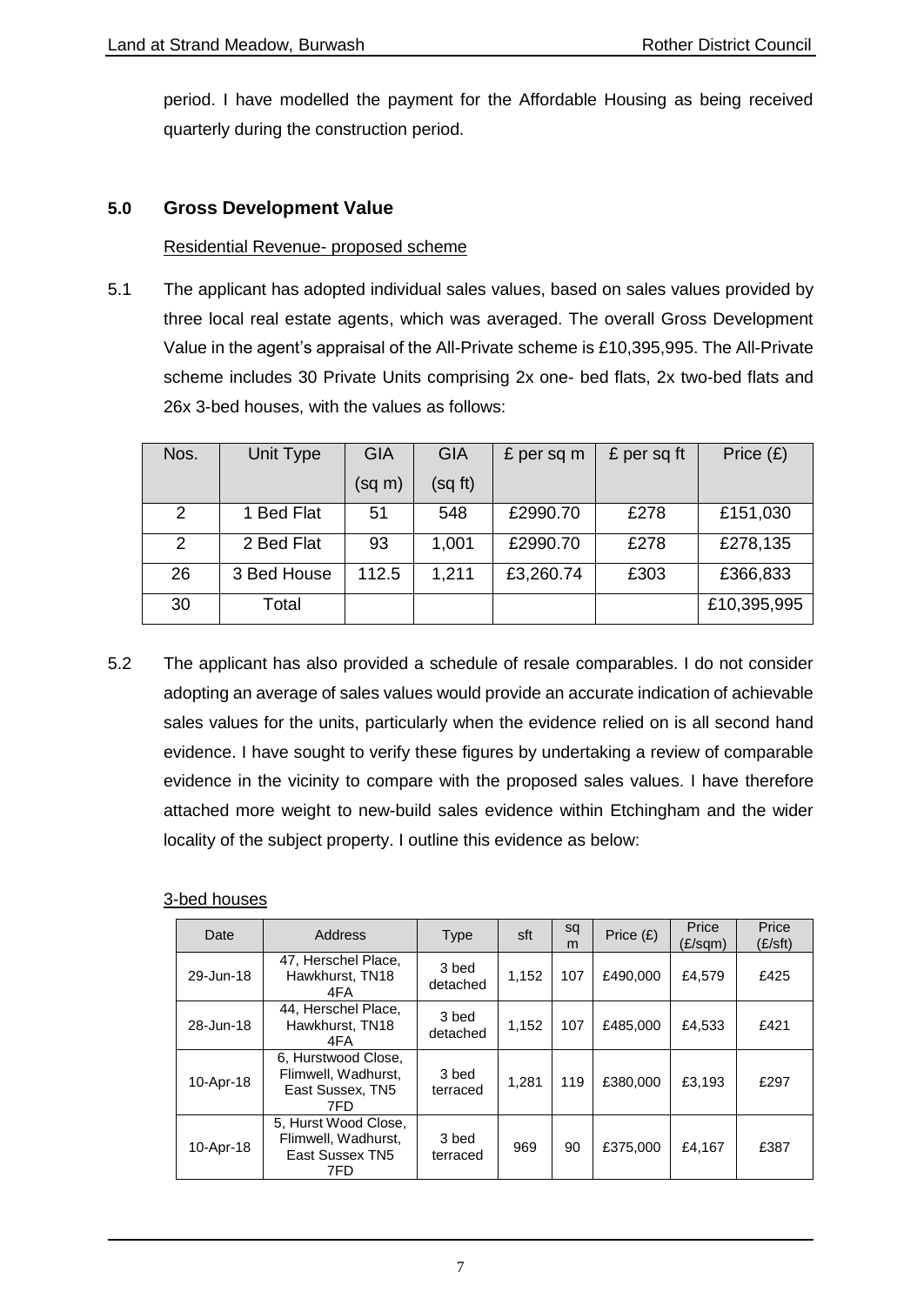| Date       | Address                                                                       | <b>Type</b>       | sft   | sq<br>m | Price $(E)$ | Price<br>$(E/\text{sqm})$ | Price<br>$(E\mathsf{/}st)$ |
|------------|-------------------------------------------------------------------------------|-------------------|-------|---------|-------------|---------------------------|----------------------------|
| 29-Mar-18  | 60, Herschel Place,<br>Hawkhurst, Cranbrook<br>Kent, TN18 4FA                 | 3 bed<br>detached | 1,152 | 107     | £480,000    | £4,486                    | £417                       |
| 28-Sep-15  | 3, The Coomes, Rye<br>Road, Sandhurst,<br>Cranbrook, Kent,<br><b>TN185JG</b>  | 3 bed<br>detached | 1,205 | 112     | £330,000    | £2,948                    | £274                       |
| 25-Sep-15  | 4, The Coomes, Rye<br>Road, Sandhurst,<br>Cranbrook, Kent,<br><b>TN18 5JG</b> | 3 bed<br>semi     | 1,184 | 110     | £350,000    | £3,182                    | £296                       |
| Sep-15     | 5, Parsonage Croft,<br>Etchingham, East<br>Sussex, TN19 7BY                   | 3 bed<br>terraced | 1,193 | 111     | £325,000    | £2,932                    | £272                       |
| 01/06/2015 | 4, Parsonage Croft,<br>Etchingham, East<br>Sussex, TN19 7BY                   | 3 bed<br>terraced | 1,152 | 107     | £325,000    | £3,037                    | £282                       |
| 29/05/2015 | 9, Parsonage Croft,<br>Etchingham, East<br>Sussex, TN19 7BY                   | 3 bed<br>detached | 1,598 | 148     | £479,950    | £3,233                    | £300                       |
| May-15     | 6, Parsonage Croft,<br>Etchingham, East<br>Sussex, TN19 7BY                   | 3 bed<br>terraced | 1,255 | 117     | £325,000    | £2,788                    | £259                       |
| May-15     | 8, Parsonage Croft,<br>Etchingham, East<br>Sussex, TN19 7BY                   | 3 bed<br>detached | 1,598 | 148     | £479,950    | £3,233                    | £300                       |
| Asking     | 50, Herschel Place,<br>Hawkhurst, Cranbrook<br>Kent,TN18 4FA.                 | 3 bed             | 901   | 84      | £370,000    | £4,419                    | £411                       |

5.3 I have had regard to three new-build schemes in Etchingham and the wider locality of the subject site. Evidence suggests that new-build 3-bed terraced houses of a similar size to that within the proposed scheme sold in the range of £325,000 to £380,000 analysing to £3,037 per sq m to £4,167 per sq m. A 3-bed house (84 sq m) in Herschel Place, Hawkhurst is currently being advertised for sale for £370,000 analysing to £4,419 per sq m.

2-bed houses

| Date      | Address                                                                          | <b>Type</b>          | sft | sqm   | Price $(E)$ | Price (£/sqm) | Price<br>$(E\mathsf{f}t)$ |
|-----------|----------------------------------------------------------------------------------|----------------------|-----|-------|-------------|---------------|---------------------------|
| 13-Aug-18 | 2, Hurstwood Close,<br>Flimwell, Wadhurst<br>TN5 7FD                             | 2 bed end<br>terrace | 797 | 74    | £315,000    | £4,257        | £395                      |
| 17-May-18 | 57, Plot 5, Herschel<br>Place, Hawkhurst,<br>Cranbrook, Kent,<br><b>TN18 4LB</b> | 2 bed semi           | 785 | 72.94 | £340,000    | £4,661        | £433                      |
| Asking    | 52 Herschel Place,<br>Hawkhurst, Kent,<br>TN18 4FA                               | 2 bed<br>terraced    | 785 | 72.94 | £320,000    | £4,387        | £408                      |
| Asking    | 51 Herschel Place,<br>Hawkhurst, Kent,<br>TN18 4FA                               | 2 bed semi           | 796 | 73.94 | £325,000    | £4,395        | £408                      |

5.4 I have had regard to sales evidence for two new-build schemes, Hurstwood Close and Herschel Place. Looking at achieved ranges for new-build homes in the nearby area, the range in values for 2 bed houses is £315,000 to £340,000 (£4,257 to £4,661 per m<sup>2</sup> ). Asking prices for 2 bed houses are in the range of £320,000 to £325,000 (£4,387 per sq m to £4,395 per sq m).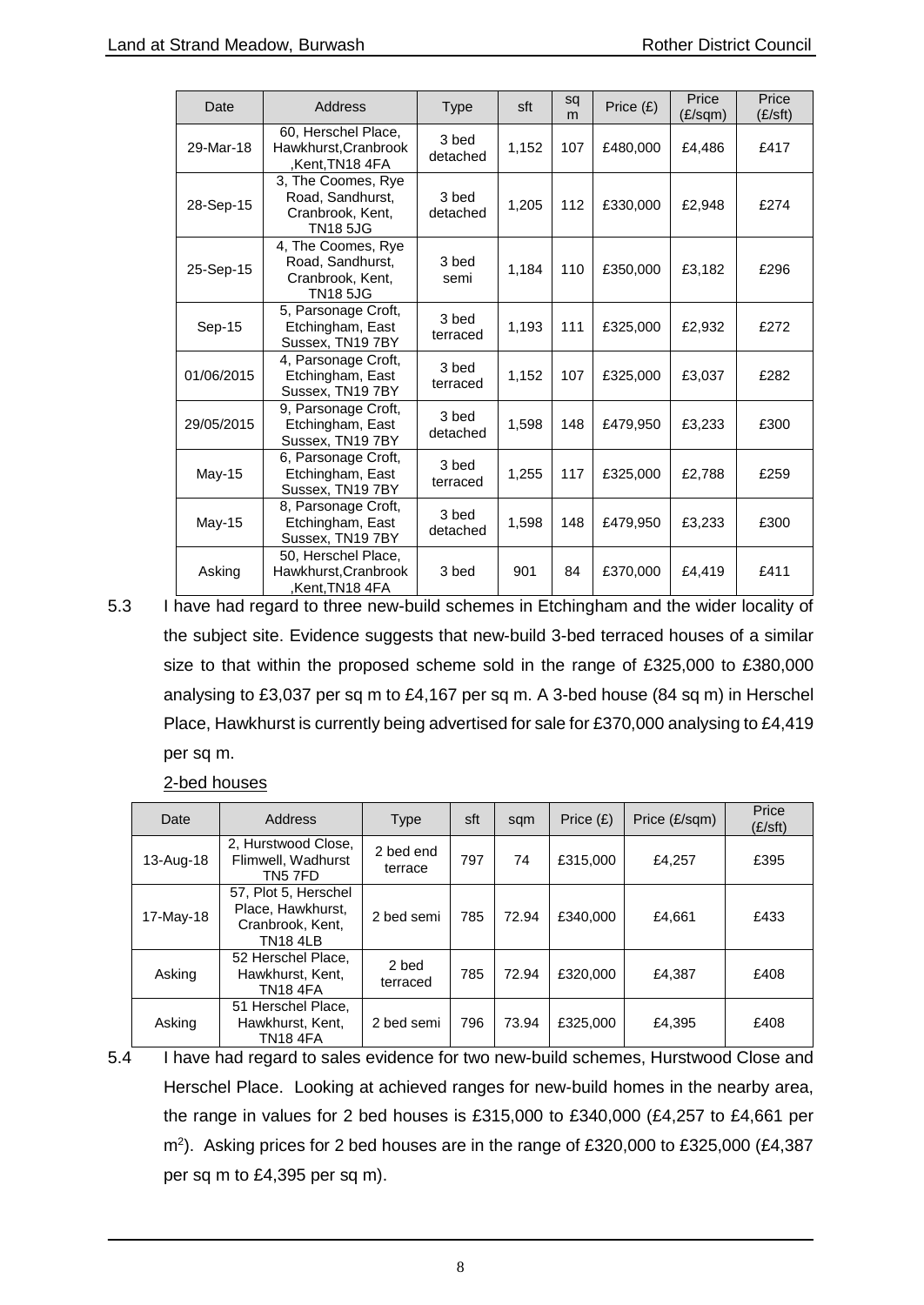| Date       | Address                                                             | <b>Type</b> | sft   | sqm | Price (£) | Price<br>$(E/\text{sqm})$ | Price<br>$(E\mathsf{/}S\mathsf{ft})$ |
|------------|---------------------------------------------------------------------|-------------|-------|-----|-----------|---------------------------|--------------------------------------|
| 13/12/2017 | 13, Lillesden House,<br>Hastings Road, Hawkhurst,<br><b>TN184QG</b> | 2 bed flat  | 1.227 | 114 | £355,000  | £3,114                    | £289                                 |
| 02/10/2017 | 8. Lillesden House.<br>Hastings Road, Hawkhurst,<br><b>TN184QG</b>  | 2 bed flat  | 1.163 | 108 | £355,000  | £3,287                    | £305                                 |
| 19/05/2017 | 11. Lillesden House.<br>Hastings Road, Hawkhurst,<br><b>TN184QG</b> | 2 bed flat  | 1.195 | 111 | £357,500  | £3,221                    | £299                                 |
| Asking     | Sandrock House, High<br>Street, Etchingham, East<br>Sussex, TN19    | 2 bed flat  | 678   | 63  | £250,000  | £3,969                    | £369                                 |
| Asking     | Windsor Court,<br><b>Heathfield, East Sussex</b>                    | 2 bed flat  | 672   | 62  | £245,000  | £3.924                    | £365                                 |

#### 2-bed flats

5.5 There is limited evidence for new-build apartments in the wider locality of the property. I have had regard to sales evidence within Lillesden House, Hawkhurst a converted residential apartment block, with 2 bed flats sold in the range of £355,000 to £357,500 analysing in the range of £3,114 per sq m to £3,287 per sq m. Sandrock House, a newbuild scheme in Etchingham, has 2 bed flats currently being advertised for sale for £250,000. These flats are approximately 30 sqm smaller than those within the proposed scheme (93 sq m). I would therefore expect a two-bed flat in the proposed scheme to achieve a higher value than this.

## 1-bed flats

| Date   | Address                                             | Type          | sft | sam | Price $(E)$ | Price<br>$(E/\text{sqm})$ | Price (£/sft) |
|--------|-----------------------------------------------------|---------------|-----|-----|-------------|---------------------------|---------------|
| Asking | Sandrock, High<br>Street, Etchingham,<br>TN19       | 1 bed<br>flat | 657 | 61  | £220,000    | £3,607                    | £335          |
| Asking | Windsor Court,<br>Heathfield, East<br><b>Sussex</b> | 1 bed<br>flat | 592 | 55  | £185,000    | £3,364                    | £312          |

- 5.6 There is little to no evidence for new-build one-bed flats in the locality of the subject site. Asking prices for one-bed flats in the locality are in the range of £185,000 to £220,000. I have therefore also had regard to resale values as outlined below.
	- Resale Comparables
- 5.7 I have also had regard to second hand sales evidence in addition to new build sales. Evidence shows **1 bed flats** sold for £108,500 to £109,950 analysing to £2,712 psm and £2,748 psm respectively, **2 bed flats** sold for £160,000 (57 sqm) to £325,000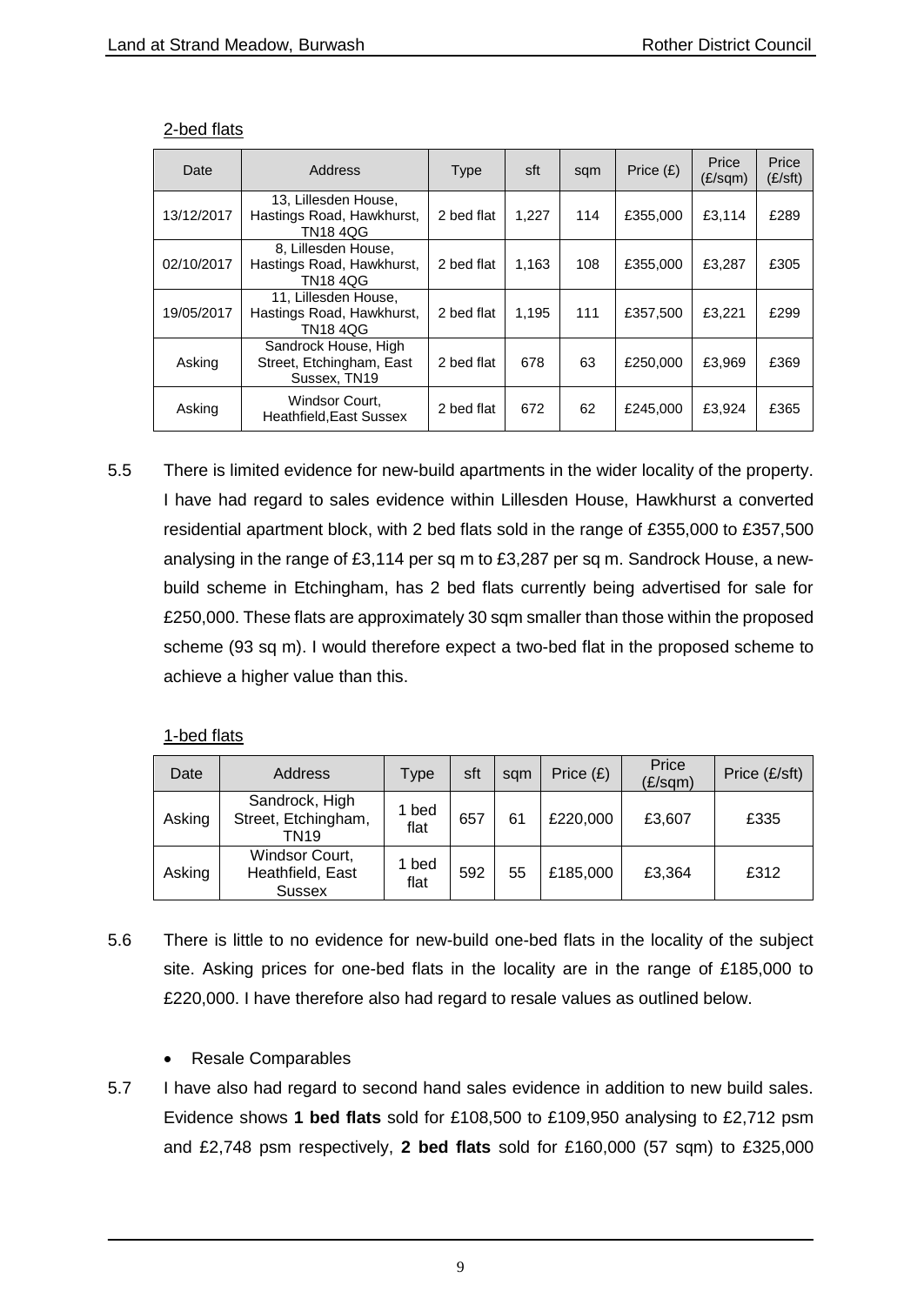(142.10 sqm) analysing to £2,287 psm to £3,734 psm, **3 bed houses** sold for £250,000 to £595,000 which analyse to £2,536 psm to £3,789 psm. I would expect that values for the proposed development would be higher than this as they are not second hand*.*

- 5.8 There are a range of values achieved based on the comparable transactions above. The values achievable depend on location, specification and the size of the units. The subject scheme has a good location being within an AONB. I consider the finished scheme will generate above average quality with the unit being generously sized and within AONB. I am of the opinion that the units in the subject would be very attractive to potential purchasers as a consequence.
- 5.9 My amendments to the pricing schedule result in an overall GDV for the 100% Private housing scheme of **£10,800,000** which is £604,737 above the applicant's proposed GDV.

| No.            | <b>Unit Type</b> | <b>Beds</b>    | Tenure  | <b>SQM</b> | Price per SQM | <b>DVS</b> |
|----------------|------------------|----------------|---------|------------|---------------|------------|
| 1              | Flat             | 1              | Private | 50.5       | £3,600        | £180,000   |
| $\overline{2}$ | Flat             | 1              | Private | 50.5       | £3,600        | £180,000   |
| 3              | Flat             | $\overline{2}$ | Private | 93         | £3,011        | £280,000   |
| 4              | Flat             | $\overline{2}$ | Private | 93         | £3,011        | £280,000   |
| 5              | House            | 3              | Private | 112.5      | £3,378        | £380,000   |
| 6              | House            | 3              | Private | 112.5      | £3,378        | £380,000   |
| 7              | House            | 3              | Private | 112.5      | £3,378        | £380,000   |
| 8              | House            | 3              | Private | 112.5      | £3,378        | £380,000   |
| 9              | House            | 3              | Private | 112.5      | £3,378        | £380,000   |
| 10             | House            | 3              | Private | 112.5      | £3,378        | £380,000   |
| 11             | House            | 3              | Private | 112.5      | £3,378        | £380,000   |
| 12             | House            | 3              | Private | 112.5      | £3,378        | £380,000   |
| 13             | House            | 3              | Private | 112.5      | £3,378        | £380,000   |
| 14             | House            | 3              | Private | 112.5      | £3,378        | £380,000   |
| 15             | House            | 3              | Private | 112.5      | £3,378        | £380,000   |
| 16             | House            | 3              | Private | 112.5      | £3,378        | £380,000   |
| 17             | House            | 3              | Private | 112.5      | £3,378        | £380,000   |
| 18             | House            | 3              | Private | 112.5      | £3,378        | £380,000   |
| 19             | House            | 3              | Private | 112.5      | £3,378        | £380,000   |
| 20             | House            | 3              | Private | 112.5      | £3,378        | £380,000   |
| 21             | House            | 3              | Private | 112.5      | £3,378        | £380,000   |

The table below outlines the values adopted for the Private units.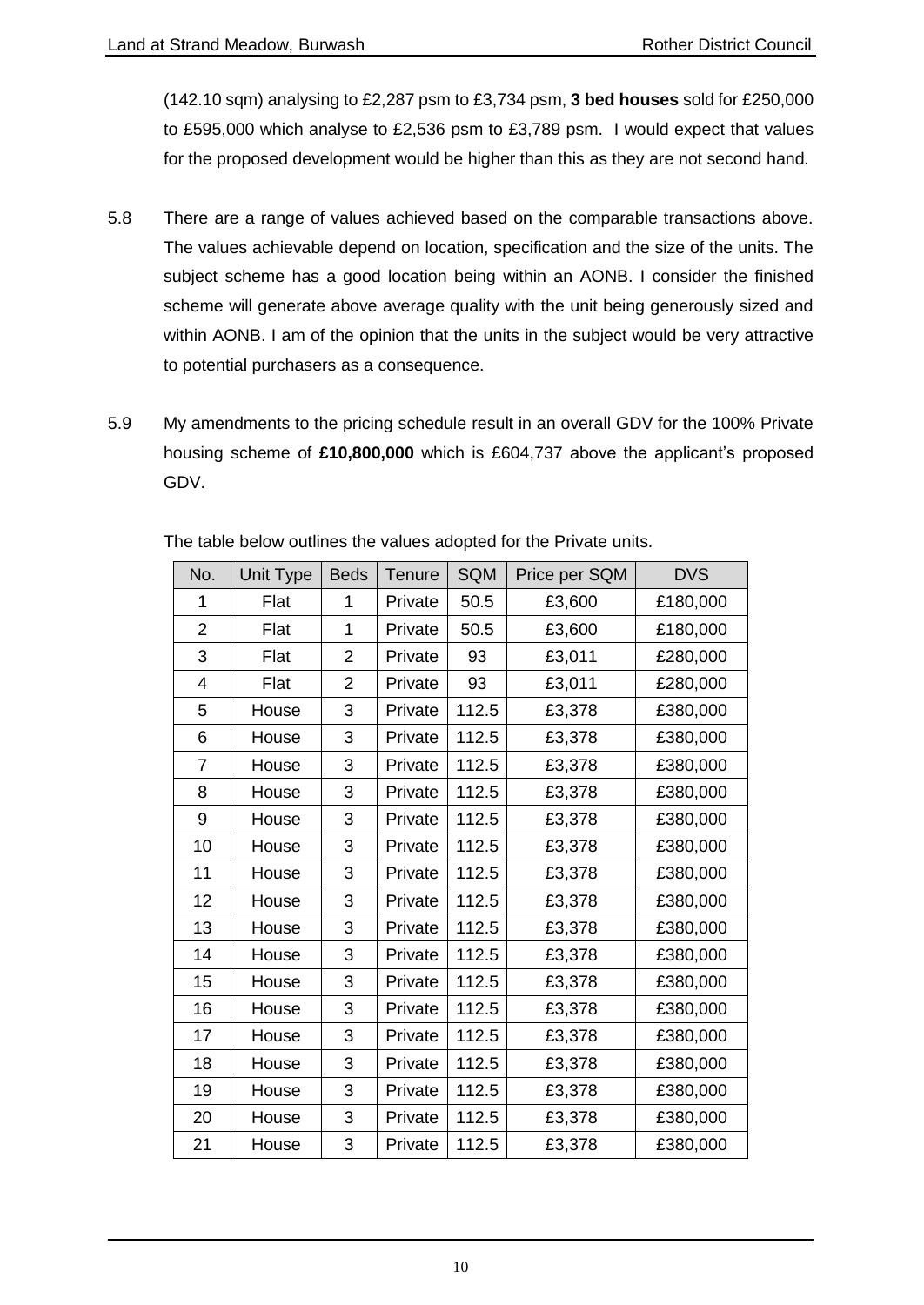| No.   | Unit Type | <b>Beds</b> | Tenure  | <b>SQM</b> | Price per SQM | <b>DVS</b>  |
|-------|-----------|-------------|---------|------------|---------------|-------------|
| 22    | House     | 3           | Private | 112.5      | £3,378        | £380,000    |
| 23    | House     | 3           | Private | 112.5      | £3,378        | £380,000    |
| 24    | House     | 3           | Private | 112.5      | £3,378        | £380,000    |
| 25    | House     | 3           | Private | 112.5      | £3,378        | £380,000    |
| 26    | House     | 3           | Private | 112.5      | £3,378        | £380,000    |
| 27    | House     | 3           | Private | 112.5      | £3,378        | £380,000    |
| 28    | House     | 3           | Private | 112.5      | £3,378        | £380,000    |
| 29    | House     | 3           | Private | 112.5      | £3,378        | £380,000    |
| 30    | House     | 3           | Private | 112.5      | £3,378        | £380,000    |
| Total |           |             |         | 3,212      |               | £10,800,000 |

## Ground Rent income

- 5.10 I have included ground rents for the 1 bed and 2 bed flats at a rent of £250 per unit on private market units only, capitalised at a gross yield of 5.5%. This would give a total value of £18,182 in an All-Private scheme.
- 5.11 DVS is aware of the recent consultation paper by the Government, 'Tackling unfair practices in the leasehold market'. A press release followed which highlighted the government's intention "to cut out unfair and abusive practices" within the leasehold system. Included in these measures is the intention to ensure that all new long leases are charged at zero. Whilst DVS acknowledge these changes and will follow them when enacted, at present we consider that it is premature. Were these to be removed from the appraisal, a reconsideration of both the GDV of the flats and the Benchmark Site Value would need to be undertaken.

## Affordable Housing Revenue

5.12 The applicant has modelled a policy compliant scenario based on the extant scheme in order to demonstrate that the extant scheme is not viable enough to provide an Affordable Housing contribution. Whilst the agent has provided appraisals in their appendix, they have not outlined how they have arrived at their values. I have adopted 40% of the Market Value for Affordable Rented units and 60% of Market Value for the Shared Ownership units based on market evidence.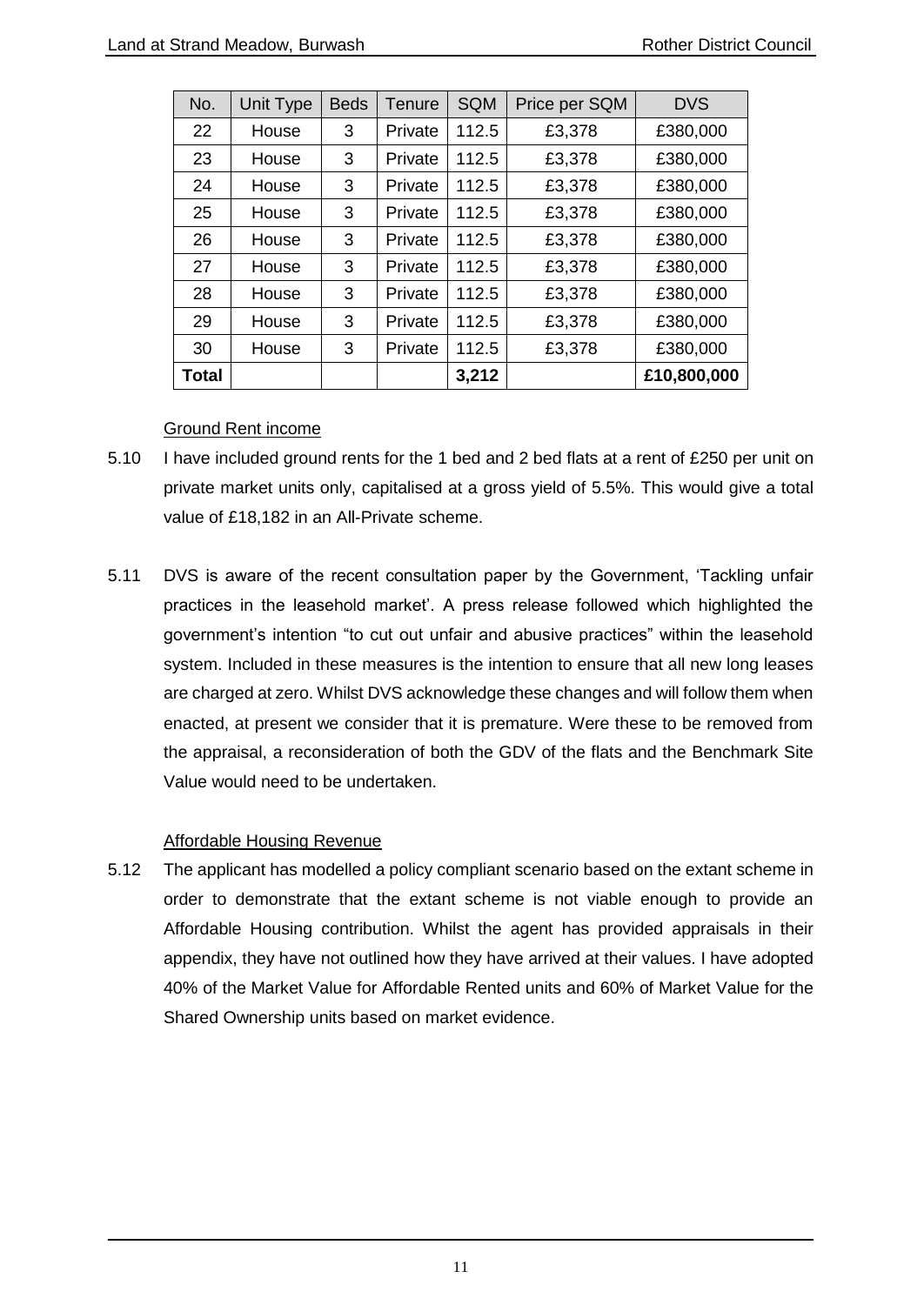## <span id="page-11-0"></span>**6.0 Gross Development Costs**

#### Construction Costs

- 6.1 The agent has adopted a construction cost of £1,424 per sqm for houses and £1,524 per sqm for flats. This is based on BCIS median costs for 3-5 storey flats and 3 storey houses within Rother as at 23<sup>rd</sup> June 2018. I have had regard to BCIS median costs for 3-storey houses and 3-5 storey flats in Rother and updated the construction costs as at September 2018 (the last available data). There has been a slight change in BCIS costs since June. The median cost for construction of 3-5 storey flatted schemes is £1,494 per sqm and 3 storey houses is £1,377 per sqm. I have reflected these updated costs within my appraisal.
- 6.2 The applicant has provided a cost plan for site works/ abnormal costs of £1,565,715 for the proposed scheme and £1,514,202 for the extant scheme, plus an allowance for preliminaries and profit, which includes an allowance for pile foundations, retaining walls, substructure and masonry. The site has a steep contour and would involve substantial amount of levelling and cut/fill in order to carry out the development. This is a significant portion of the overall construction costs, however some of these costs are attributed to external works. I do consider the identified abnormals are not unreasonable given the site typology but highlight that this has a significant impact on the scheme's viability. I also consider these abnormals would have been known to the agent when the previous quantum of Affordable Housing was agreed so I question why these have only been highlighted now.

## **Contingency**

6.3 A contingency of 5% on development costs has been adopted by the applicant. I consider this is in the mid-point of an acceptable range reasonable and I have adopted this in my appraisal.

## Professional Fees

6.4 The applicant has adopted 10% of total build costs for the extant scheme and proposed scheme. I consider this to be reasonable and have adopted this within my appraisal.

## Planning Obligations

6.5 A S278 payment of £45,000 has been factored into the cost plan and I have adopted this within my appraisal. A CIL contribution of £200 per sqm GIA has also been factored into the appraisal, for the Private accommodation only.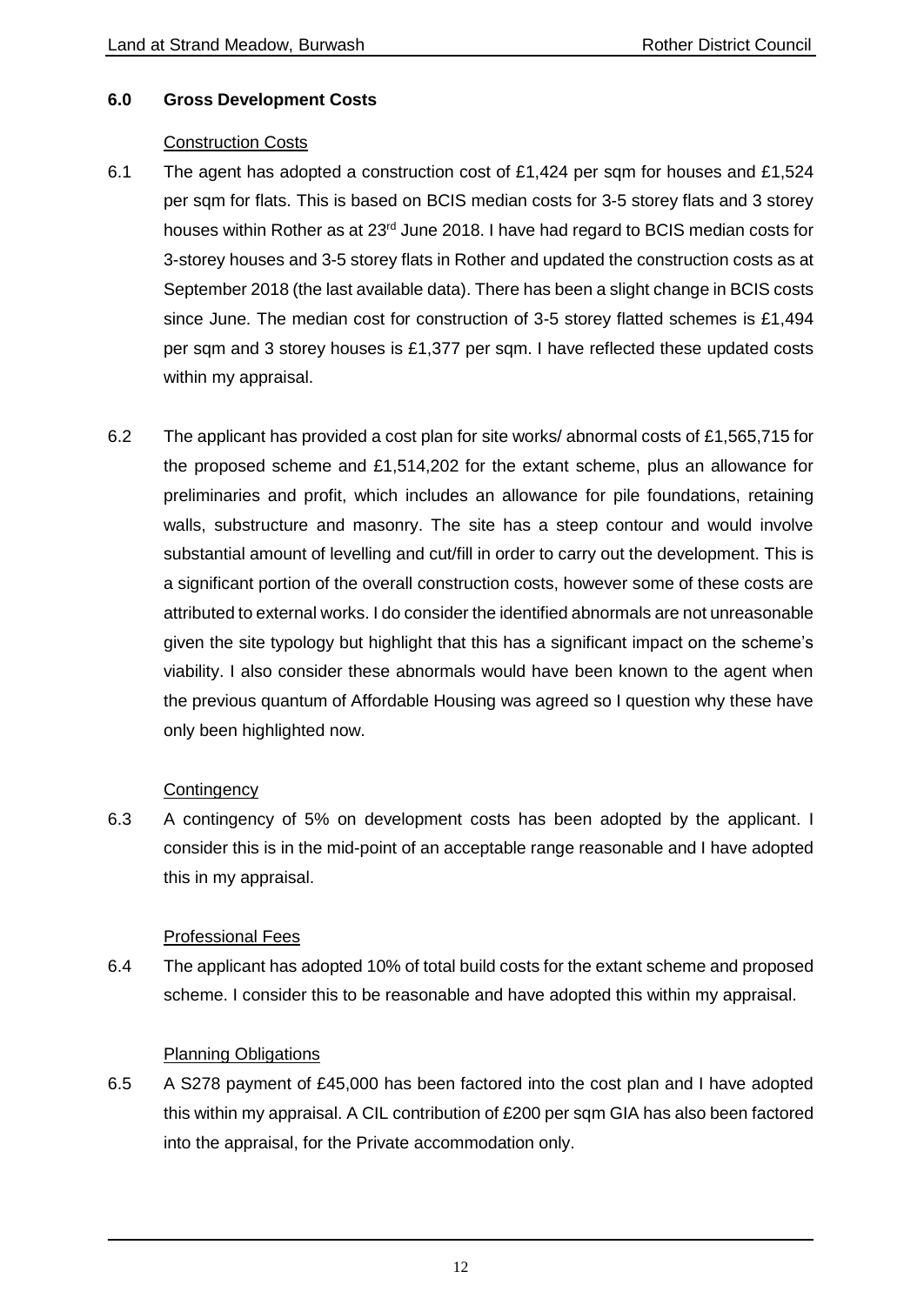## Disposal & Marketing Fees

6.6 The applicant's report suggests disposal and marketing fees of 2.5% for Sales Agent Fees, £750 per dwelling for Sales Legal Fees for Private units. I have adopted 1.5% for Sales Agent Fees and the agent's figure for Legal Fees.

## Site Acquisition Fees

6.7 I have adopted the tiered approach to SDLT calculations which became effective in 2016 in order to establish site acquisition costs, along with 1.8% for agency disposal fees.

## Finance

6.8 The applicant has adopted a 6.75% finance rate and I am satisfied 6.75% is within an acceptable range. I have also adopted a 0.5% credit rate.

## Developer's Profit

6.9 The applicant has evaluated the scheme on a target Profit on GDV basis at 20% for Private units. Whilst I am willing to accept 20% Profit on GDV for Private units, I consider the Affordable units should be assessed at 6% Profit on Cost as they carry lower risk and are pre-sold to a Registered Housing Provider in a single lot in advance. This equates to a lower blended Profit rate. I have therefore adopted 20% Profit on GDV for Private units and 6% Profit on Cost for the Affordable units.

## Summary

6.10 Based on the assumptions above, I have undertaken appraisals based on the policy compliant extant scheme and the proposed scheme. I have detailed these appraisals as below:

| Appraisal                          | <b>Agent Appraisal</b> | <b>DVS Appraisal</b> |
|------------------------------------|------------------------|----------------------|
| Extant scheme (policy compliant) - |                        |                      |
| 30 dwellings (18x Private, 12x)    | $-E1,313,982$          | £145,138             |
| Affordable)                        |                        |                      |
| Extant scheme (All Private-30x)    | $-E1, 196, 045$        | £848,929             |
| Private dwellings)                 |                        |                      |
| Proposed scheme (All Private-30x)  | -£709,607              | £193,182             |
| Private dwellings)                 |                        |                      |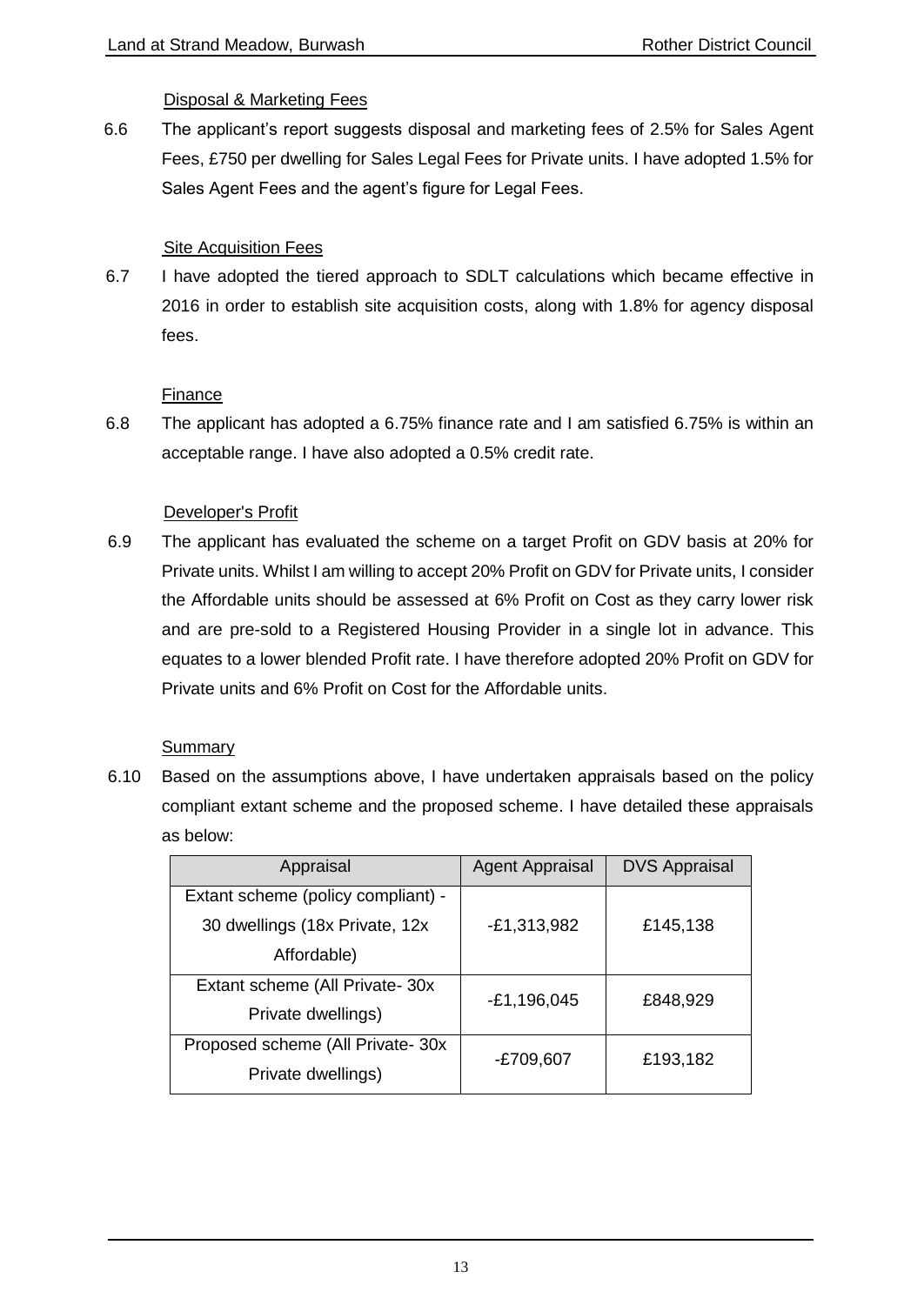## <span id="page-13-0"></span>**7.0 Benchmark Land Value**

- 7.1 A key factor in assessing viability is the assessment of the appropriate Site Value against which to compare the proposed scheme's residual land value.
- 7.2 The applicant's approach has been to assess the viability of the scheme on a residual basis. They have adopted a target profit of 20% on GDV for Private units. The applicant has adopted a notional value of £1 for Benchmark Land Value as both the extant and proposed schemes generate a negative residual land value. The applicant has had regard to an Existing Use Value as pasture/grazing land and states that farmland allocated for development would achieve between £100,000 to £150,000 per acre and therefore the Benchmark Land Value for 4.69 acres would be in the range of £1 and £469,509. No evidence has been provided to support this assumption, nor has commentary been provided to support why, when the proposed scheme appraisals have resulted in negative land values, the agent considers the value as residential land would be up to £469,509.
- 7.3 I consider the Benchmark Land Value of the scheme is based on the planning consent that is currently in place for the development site. I have therefore considered the policy compliant scheme, based on the consented affordable housing mix, as the Benchmark Land Value. I have calculated the residual site value by adopting the inputs above and adopted this as the Benchmark Land Value as I consider this complies with the guidance provided in the recent NPPF regarding how to arrive at a Benchmark Land Value.
- 7.4 Based on my inputs and reasoning above, I consider the Benchmark Site Value of the scheme based on the extant scheme would be **£145,138**. This equates to approximately £30,946 per acre and is significantly lower than available market evidence for residential development land. However, I do consider this accurately reflects the significant abnormals that have been identified on this site which must also be reflected in the Benchmark Land Value. Evidence suggests that sites with residential development potential within Rother transact for circa £675,000 per net developable Hectare, or around £15,000 to £20,000 per residential unit. This would be where significant abnormals are not present.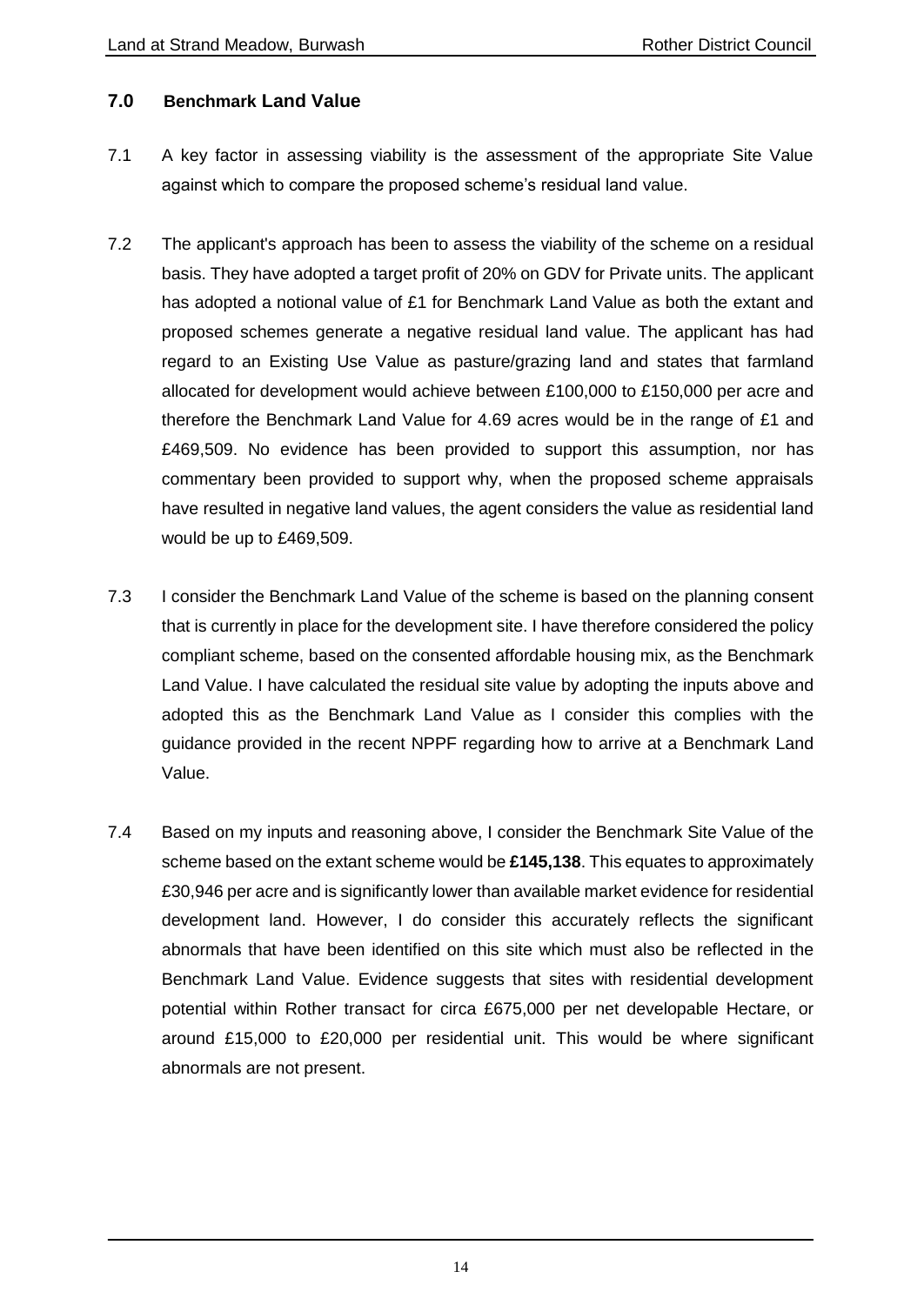## <span id="page-14-0"></span>**8.0 Development Viability**

- 8.1 The position presented by the applicant of the viability of this scheme demonstrates a negative residual land value even when looked at on a 100% Private Market Unit basis. This would suggest the scheme is not viable and cannot support an Affordable Housing contribution.
- 8.2 I have undertaken three appraisals to reflect the value of the extant scheme, extant scheme with all Private accommodation and the proposed scheme with all Private accommodation. All of these schemes produce a positive residual land value as opposed to the applicant's conclusion, although the values are below what one might expect for a residential development site without the site abnormals known here.
- 8.3 My appraisal values for the two all Private schemes are:

| Appraisal                          | <b>Agent Appraisal</b> | <b>DVS Appraisal</b> |  |
|------------------------------------|------------------------|----------------------|--|
| Extant scheme (All Private-30x     | $-E1,196,045$          | £848,929             |  |
| Private dwellings)                 |                        |                      |  |
| Proposed scheme (All Private- 30x) | -£709,607              | £193,182             |  |
| Private dwellings)                 |                        |                      |  |

8.4 This demonstrates that both schemes without Affordable Housing would result in higher land values, but that the proposed amended scheme does not achieve a higher value than the extant scheme unit mix. This is because whilst the GDV has increased, the area of the development has also increased and so build costs and CIL have also increased. The proposed unit mix appears, therefore, not to result in higher returns for the developer.

## <span id="page-14-1"></span>**9.0 Conclusion**

- 9.1 The main areas of difference in our reports are the Gross Development Value and approach to the Benchmark Land Value. This leads to my proposed conclusion that the scheme is more viable than the applicant's appraisal suggests.
- 9.2 The proposed scheme has larger units as compared to that within the extant scheme which makes this scheme construction costs higher. Higher abnormal costs due to the topographical constraints of the site has also had an impact on the viability of the scheme.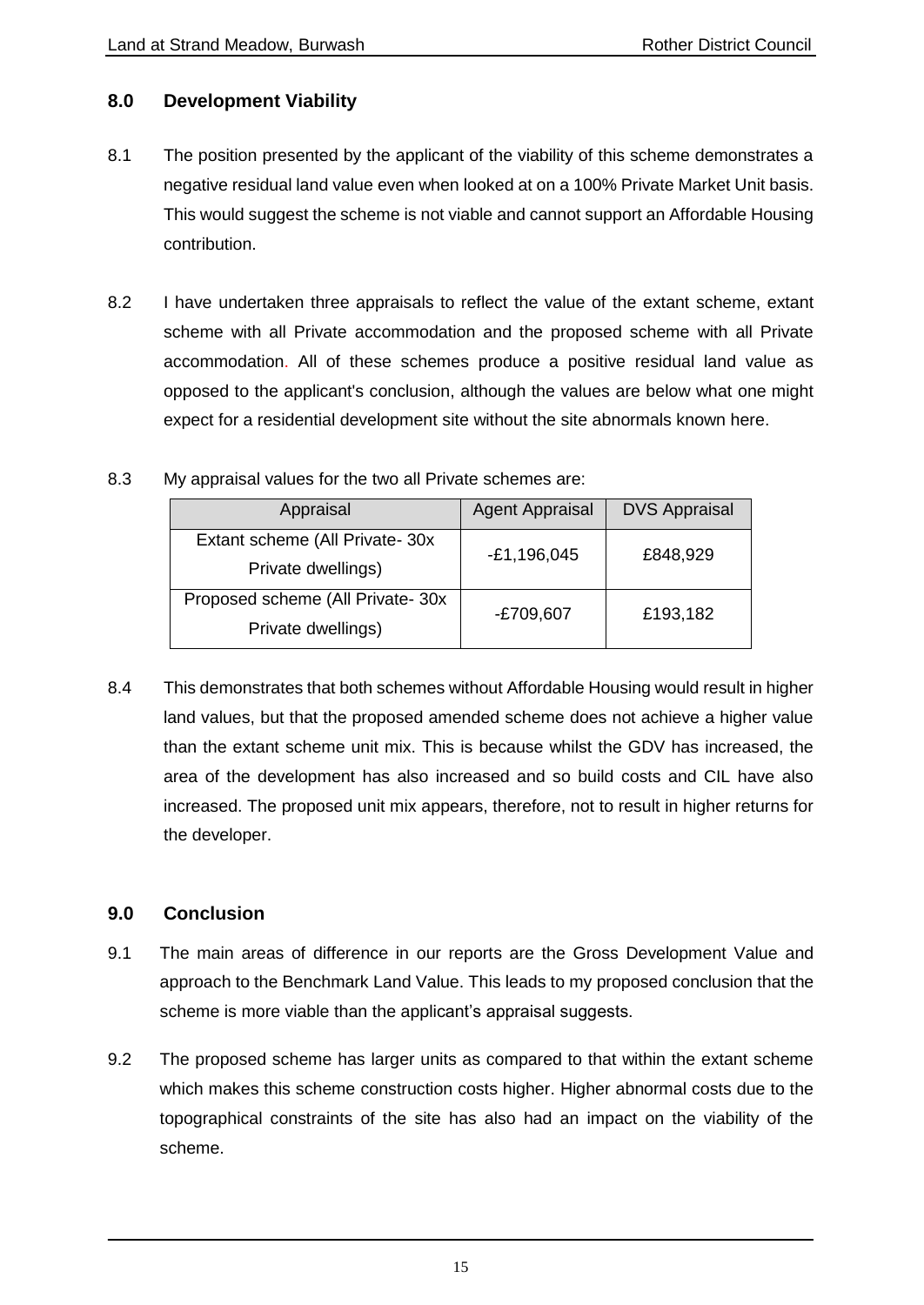9.3 I trust that the above viability review is clear. You may have queries on a number of the issues I have raised, and I would be pleased to provide further information if you require this.

Yours sincerely,



Reviewed by:

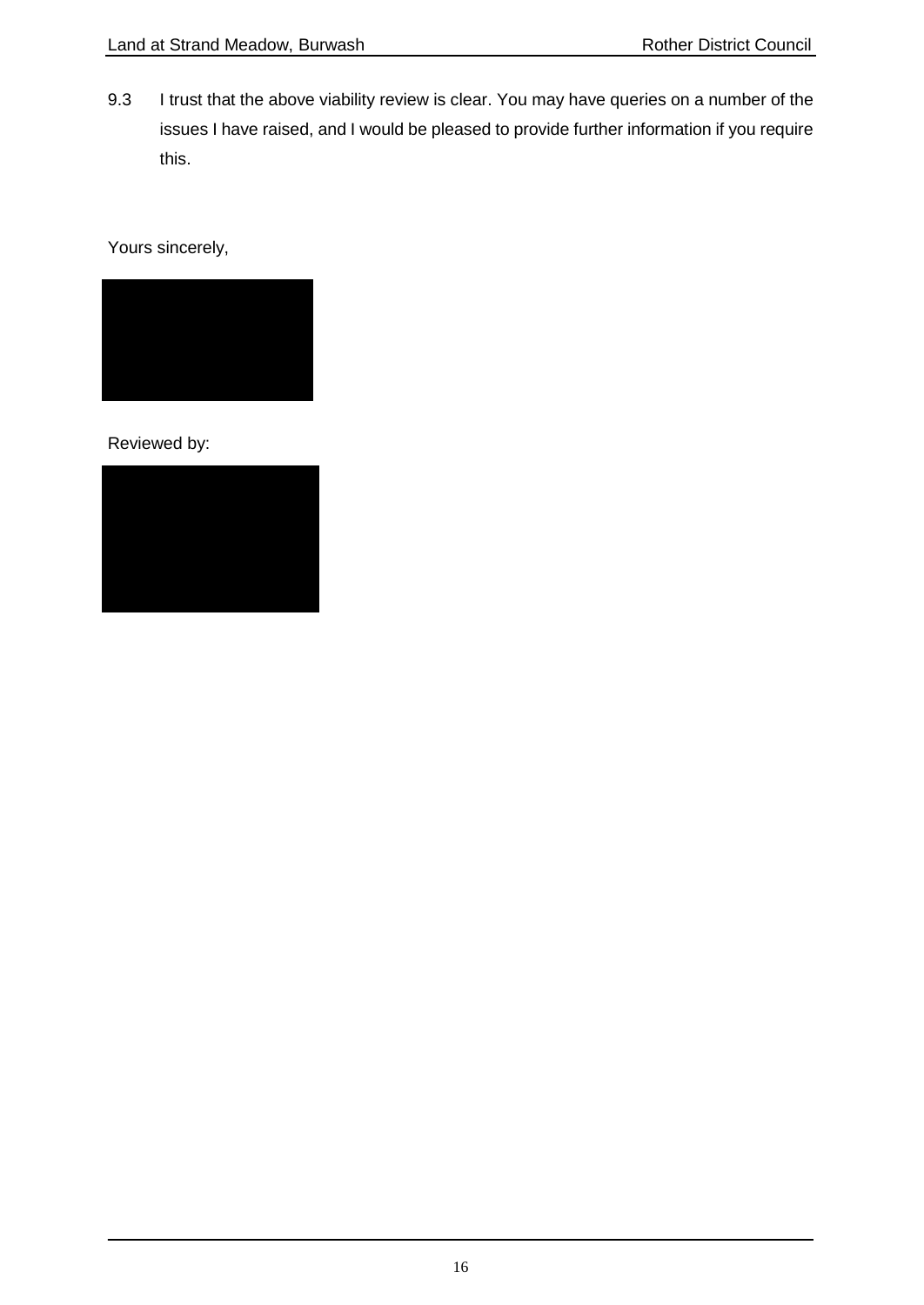# <span id="page-16-0"></span>**Appendix 1: Appraisal 1- Benchmark Site Value (extant scheme)**

| Land at Strand Meadow, Burwash-extant scheme<br><b>Summary Appraisal for Merged Phases 12</b><br><b>Currency in £</b><br><b>REVENUE</b><br><b>Sales Valuation</b><br>Units<br>m <sup>2</sup> Sales Rate m <sup>2</sup> Unit Price Gross Sales<br>1 bed flat-AR<br>4<br>181.72<br>1,782.96<br>81,000<br>324,000<br>4<br>2 bed house-AR<br>288.00<br>1,968.75<br>141,750<br>567,000<br>$\overline{2}$<br>2,625.00<br>189,000<br>378,000<br>2 bed house-SO<br>144.00<br>$\overline{2}$<br>3 bed house-SO<br>2,026.67<br>182,400<br>180.00<br>364,800<br>$\overline{4}$<br>2 bed flat - pvt<br>277.20<br>4,040.40<br>280,000<br>1,120,000<br>$\overline{2}$<br>2 bed house-pvt<br>144.00<br>4,375.00<br>315,000<br>630,000<br>12<br>4,222.22<br>3 bed house-pvt<br>1,080.00<br>380,000<br>4,560,000<br>30<br><b>Totals</b><br>2,294.92<br>7,943,800<br><b>Initial</b><br><b>Net Rent</b><br><b>Initial</b><br><b>Rental Area Summary</b><br><b>Units</b><br><b>MRV/Unit</b><br>at Sale<br><b>MRV</b><br>2 bed flats<br>250<br>$\frac{4}{4}$<br>1,000<br>1,000<br><b>Totals</b><br>1,000<br>1,000<br><b>Investment Valuation</b><br>2 bed flats<br><b>Current Rent</b><br>1,000<br>YP @<br>18,182<br>5.5000%<br>18.1818<br>18,182<br><b>GROSS DEVELOPMENT VALUE</b><br>7,961,982<br><b>NET REALISATION</b><br>7,961,982<br><b>OUTLAY</b><br><b>ACQUISITION COSTS</b><br><b>Residualised Price</b><br>145,138<br>145,138<br>1.00%<br><b>Agent Fee</b><br>1,451<br>0.80%<br><b>Legal Fee</b><br>1,161<br>2,612<br><b>CONSTRUCTION COSTS</b><br><b>Construction</b><br>m <sup>2</sup> Build Rate m <sup>2</sup><br>Cost<br>1 bed flat-AR<br>236.00<br>1,494.00<br>352,584<br>2 bed house-AR<br>288.00<br>1,377.00<br>396,576<br>2 bed house-SO<br>1,377.00<br>198,288<br>144.00<br>3 bed house-SO<br>180.00<br>1,377.00<br>247,860<br>2 bed flat - pvt<br>360.00<br>1,494.00<br>537,840<br>2 bed house-pvt<br>144.00<br>1,377.00<br>198,288<br>3 bed house-pvt<br>1,377.00<br>1,487,160<br>1,080.00<br><b>Totals</b><br>2,432.00<br>3,418,596<br>3,418,596<br>5.00%<br>Contingency<br>260,268<br>Site Works/Abnormals<br>1,786,760<br><b>CIL</b><br>1,584.00 m <sup>2</sup><br>200.00/m <sup>2</sup><br>316,800<br>2,363,828<br><b>PROFESSIONAL FEES</b><br>Architect<br>10.00%<br>341,860<br>341,860<br><b>MARKETING &amp; LETTING</b><br>1.00%<br>63,100<br>Marketing<br>63,100<br><b>DISPOSAL FEES</b><br>Sales Agent Fee<br>1.50%<br>94,923<br>Sales Legal Fee<br>18.00 un<br>750.00 /un<br>13,500<br>108,423<br><b>FINANCE</b><br>Debit Rate 6.750%, Credit Rate 0.500% (Nominal)<br><b>Total Finance Cost</b><br>146,942<br><b>TOTAL COSTS</b><br>6,590,499<br><b>PROFIT</b><br>1,371,483<br><b>Performance Measures</b><br>Profit on Cost%<br>20.81%<br>Profit on GDV%<br>17.23%<br>Profit on NDV%<br>17.23%<br>Development Yield% (on Rent)<br>0.02%<br>Equivalent Yield% (Nominal)<br>5.50%<br>Equivalent Yield% (True)<br>5.69% | <b>APPRAISAL SUMMARY</b> |  |  |  |
|-----------------------------------------------------------------------------------------------------------------------------------------------------------------------------------------------------------------------------------------------------------------------------------------------------------------------------------------------------------------------------------------------------------------------------------------------------------------------------------------------------------------------------------------------------------------------------------------------------------------------------------------------------------------------------------------------------------------------------------------------------------------------------------------------------------------------------------------------------------------------------------------------------------------------------------------------------------------------------------------------------------------------------------------------------------------------------------------------------------------------------------------------------------------------------------------------------------------------------------------------------------------------------------------------------------------------------------------------------------------------------------------------------------------------------------------------------------------------------------------------------------------------------------------------------------------------------------------------------------------------------------------------------------------------------------------------------------------------------------------------------------------------------------------------------------------------------------------------------------------------------------------------------------------------------------------------------------------------------------------------------------------------------------------------------------------------------------------------------------------------------------------------------------------------------------------------------------------------------------------------------------------------------------------------------------------------------------------------------------------------------------------------------------------------------------------------------------------------------------------------------------------------------------------------------------------------------------------------------------------------------------------------------------------------------------------------------------------------------------------------------------------------------------------------------------------------------------------------------------------------------------------------------------------------------------|--------------------------|--|--|--|
|                                                                                                                                                                                                                                                                                                                                                                                                                                                                                                                                                                                                                                                                                                                                                                                                                                                                                                                                                                                                                                                                                                                                                                                                                                                                                                                                                                                                                                                                                                                                                                                                                                                                                                                                                                                                                                                                                                                                                                                                                                                                                                                                                                                                                                                                                                                                                                                                                                                                                                                                                                                                                                                                                                                                                                                                                                                                                                                                   |                          |  |  |  |
|                                                                                                                                                                                                                                                                                                                                                                                                                                                                                                                                                                                                                                                                                                                                                                                                                                                                                                                                                                                                                                                                                                                                                                                                                                                                                                                                                                                                                                                                                                                                                                                                                                                                                                                                                                                                                                                                                                                                                                                                                                                                                                                                                                                                                                                                                                                                                                                                                                                                                                                                                                                                                                                                                                                                                                                                                                                                                                                                   |                          |  |  |  |
|                                                                                                                                                                                                                                                                                                                                                                                                                                                                                                                                                                                                                                                                                                                                                                                                                                                                                                                                                                                                                                                                                                                                                                                                                                                                                                                                                                                                                                                                                                                                                                                                                                                                                                                                                                                                                                                                                                                                                                                                                                                                                                                                                                                                                                                                                                                                                                                                                                                                                                                                                                                                                                                                                                                                                                                                                                                                                                                                   |                          |  |  |  |
|                                                                                                                                                                                                                                                                                                                                                                                                                                                                                                                                                                                                                                                                                                                                                                                                                                                                                                                                                                                                                                                                                                                                                                                                                                                                                                                                                                                                                                                                                                                                                                                                                                                                                                                                                                                                                                                                                                                                                                                                                                                                                                                                                                                                                                                                                                                                                                                                                                                                                                                                                                                                                                                                                                                                                                                                                                                                                                                                   |                          |  |  |  |
|                                                                                                                                                                                                                                                                                                                                                                                                                                                                                                                                                                                                                                                                                                                                                                                                                                                                                                                                                                                                                                                                                                                                                                                                                                                                                                                                                                                                                                                                                                                                                                                                                                                                                                                                                                                                                                                                                                                                                                                                                                                                                                                                                                                                                                                                                                                                                                                                                                                                                                                                                                                                                                                                                                                                                                                                                                                                                                                                   |                          |  |  |  |
|                                                                                                                                                                                                                                                                                                                                                                                                                                                                                                                                                                                                                                                                                                                                                                                                                                                                                                                                                                                                                                                                                                                                                                                                                                                                                                                                                                                                                                                                                                                                                                                                                                                                                                                                                                                                                                                                                                                                                                                                                                                                                                                                                                                                                                                                                                                                                                                                                                                                                                                                                                                                                                                                                                                                                                                                                                                                                                                                   |                          |  |  |  |
|                                                                                                                                                                                                                                                                                                                                                                                                                                                                                                                                                                                                                                                                                                                                                                                                                                                                                                                                                                                                                                                                                                                                                                                                                                                                                                                                                                                                                                                                                                                                                                                                                                                                                                                                                                                                                                                                                                                                                                                                                                                                                                                                                                                                                                                                                                                                                                                                                                                                                                                                                                                                                                                                                                                                                                                                                                                                                                                                   |                          |  |  |  |
|                                                                                                                                                                                                                                                                                                                                                                                                                                                                                                                                                                                                                                                                                                                                                                                                                                                                                                                                                                                                                                                                                                                                                                                                                                                                                                                                                                                                                                                                                                                                                                                                                                                                                                                                                                                                                                                                                                                                                                                                                                                                                                                                                                                                                                                                                                                                                                                                                                                                                                                                                                                                                                                                                                                                                                                                                                                                                                                                   |                          |  |  |  |
|                                                                                                                                                                                                                                                                                                                                                                                                                                                                                                                                                                                                                                                                                                                                                                                                                                                                                                                                                                                                                                                                                                                                                                                                                                                                                                                                                                                                                                                                                                                                                                                                                                                                                                                                                                                                                                                                                                                                                                                                                                                                                                                                                                                                                                                                                                                                                                                                                                                                                                                                                                                                                                                                                                                                                                                                                                                                                                                                   |                          |  |  |  |
|                                                                                                                                                                                                                                                                                                                                                                                                                                                                                                                                                                                                                                                                                                                                                                                                                                                                                                                                                                                                                                                                                                                                                                                                                                                                                                                                                                                                                                                                                                                                                                                                                                                                                                                                                                                                                                                                                                                                                                                                                                                                                                                                                                                                                                                                                                                                                                                                                                                                                                                                                                                                                                                                                                                                                                                                                                                                                                                                   |                          |  |  |  |
|                                                                                                                                                                                                                                                                                                                                                                                                                                                                                                                                                                                                                                                                                                                                                                                                                                                                                                                                                                                                                                                                                                                                                                                                                                                                                                                                                                                                                                                                                                                                                                                                                                                                                                                                                                                                                                                                                                                                                                                                                                                                                                                                                                                                                                                                                                                                                                                                                                                                                                                                                                                                                                                                                                                                                                                                                                                                                                                                   |                          |  |  |  |
|                                                                                                                                                                                                                                                                                                                                                                                                                                                                                                                                                                                                                                                                                                                                                                                                                                                                                                                                                                                                                                                                                                                                                                                                                                                                                                                                                                                                                                                                                                                                                                                                                                                                                                                                                                                                                                                                                                                                                                                                                                                                                                                                                                                                                                                                                                                                                                                                                                                                                                                                                                                                                                                                                                                                                                                                                                                                                                                                   |                          |  |  |  |
|                                                                                                                                                                                                                                                                                                                                                                                                                                                                                                                                                                                                                                                                                                                                                                                                                                                                                                                                                                                                                                                                                                                                                                                                                                                                                                                                                                                                                                                                                                                                                                                                                                                                                                                                                                                                                                                                                                                                                                                                                                                                                                                                                                                                                                                                                                                                                                                                                                                                                                                                                                                                                                                                                                                                                                                                                                                                                                                                   |                          |  |  |  |
|                                                                                                                                                                                                                                                                                                                                                                                                                                                                                                                                                                                                                                                                                                                                                                                                                                                                                                                                                                                                                                                                                                                                                                                                                                                                                                                                                                                                                                                                                                                                                                                                                                                                                                                                                                                                                                                                                                                                                                                                                                                                                                                                                                                                                                                                                                                                                                                                                                                                                                                                                                                                                                                                                                                                                                                                                                                                                                                                   |                          |  |  |  |
|                                                                                                                                                                                                                                                                                                                                                                                                                                                                                                                                                                                                                                                                                                                                                                                                                                                                                                                                                                                                                                                                                                                                                                                                                                                                                                                                                                                                                                                                                                                                                                                                                                                                                                                                                                                                                                                                                                                                                                                                                                                                                                                                                                                                                                                                                                                                                                                                                                                                                                                                                                                                                                                                                                                                                                                                                                                                                                                                   |                          |  |  |  |
|                                                                                                                                                                                                                                                                                                                                                                                                                                                                                                                                                                                                                                                                                                                                                                                                                                                                                                                                                                                                                                                                                                                                                                                                                                                                                                                                                                                                                                                                                                                                                                                                                                                                                                                                                                                                                                                                                                                                                                                                                                                                                                                                                                                                                                                                                                                                                                                                                                                                                                                                                                                                                                                                                                                                                                                                                                                                                                                                   |                          |  |  |  |
|                                                                                                                                                                                                                                                                                                                                                                                                                                                                                                                                                                                                                                                                                                                                                                                                                                                                                                                                                                                                                                                                                                                                                                                                                                                                                                                                                                                                                                                                                                                                                                                                                                                                                                                                                                                                                                                                                                                                                                                                                                                                                                                                                                                                                                                                                                                                                                                                                                                                                                                                                                                                                                                                                                                                                                                                                                                                                                                                   |                          |  |  |  |
|                                                                                                                                                                                                                                                                                                                                                                                                                                                                                                                                                                                                                                                                                                                                                                                                                                                                                                                                                                                                                                                                                                                                                                                                                                                                                                                                                                                                                                                                                                                                                                                                                                                                                                                                                                                                                                                                                                                                                                                                                                                                                                                                                                                                                                                                                                                                                                                                                                                                                                                                                                                                                                                                                                                                                                                                                                                                                                                                   |                          |  |  |  |
|                                                                                                                                                                                                                                                                                                                                                                                                                                                                                                                                                                                                                                                                                                                                                                                                                                                                                                                                                                                                                                                                                                                                                                                                                                                                                                                                                                                                                                                                                                                                                                                                                                                                                                                                                                                                                                                                                                                                                                                                                                                                                                                                                                                                                                                                                                                                                                                                                                                                                                                                                                                                                                                                                                                                                                                                                                                                                                                                   |                          |  |  |  |
|                                                                                                                                                                                                                                                                                                                                                                                                                                                                                                                                                                                                                                                                                                                                                                                                                                                                                                                                                                                                                                                                                                                                                                                                                                                                                                                                                                                                                                                                                                                                                                                                                                                                                                                                                                                                                                                                                                                                                                                                                                                                                                                                                                                                                                                                                                                                                                                                                                                                                                                                                                                                                                                                                                                                                                                                                                                                                                                                   |                          |  |  |  |
|                                                                                                                                                                                                                                                                                                                                                                                                                                                                                                                                                                                                                                                                                                                                                                                                                                                                                                                                                                                                                                                                                                                                                                                                                                                                                                                                                                                                                                                                                                                                                                                                                                                                                                                                                                                                                                                                                                                                                                                                                                                                                                                                                                                                                                                                                                                                                                                                                                                                                                                                                                                                                                                                                                                                                                                                                                                                                                                                   |                          |  |  |  |
|                                                                                                                                                                                                                                                                                                                                                                                                                                                                                                                                                                                                                                                                                                                                                                                                                                                                                                                                                                                                                                                                                                                                                                                                                                                                                                                                                                                                                                                                                                                                                                                                                                                                                                                                                                                                                                                                                                                                                                                                                                                                                                                                                                                                                                                                                                                                                                                                                                                                                                                                                                                                                                                                                                                                                                                                                                                                                                                                   |                          |  |  |  |
|                                                                                                                                                                                                                                                                                                                                                                                                                                                                                                                                                                                                                                                                                                                                                                                                                                                                                                                                                                                                                                                                                                                                                                                                                                                                                                                                                                                                                                                                                                                                                                                                                                                                                                                                                                                                                                                                                                                                                                                                                                                                                                                                                                                                                                                                                                                                                                                                                                                                                                                                                                                                                                                                                                                                                                                                                                                                                                                                   |                          |  |  |  |
|                                                                                                                                                                                                                                                                                                                                                                                                                                                                                                                                                                                                                                                                                                                                                                                                                                                                                                                                                                                                                                                                                                                                                                                                                                                                                                                                                                                                                                                                                                                                                                                                                                                                                                                                                                                                                                                                                                                                                                                                                                                                                                                                                                                                                                                                                                                                                                                                                                                                                                                                                                                                                                                                                                                                                                                                                                                                                                                                   |                          |  |  |  |
|                                                                                                                                                                                                                                                                                                                                                                                                                                                                                                                                                                                                                                                                                                                                                                                                                                                                                                                                                                                                                                                                                                                                                                                                                                                                                                                                                                                                                                                                                                                                                                                                                                                                                                                                                                                                                                                                                                                                                                                                                                                                                                                                                                                                                                                                                                                                                                                                                                                                                                                                                                                                                                                                                                                                                                                                                                                                                                                                   |                          |  |  |  |
|                                                                                                                                                                                                                                                                                                                                                                                                                                                                                                                                                                                                                                                                                                                                                                                                                                                                                                                                                                                                                                                                                                                                                                                                                                                                                                                                                                                                                                                                                                                                                                                                                                                                                                                                                                                                                                                                                                                                                                                                                                                                                                                                                                                                                                                                                                                                                                                                                                                                                                                                                                                                                                                                                                                                                                                                                                                                                                                                   |                          |  |  |  |
|                                                                                                                                                                                                                                                                                                                                                                                                                                                                                                                                                                                                                                                                                                                                                                                                                                                                                                                                                                                                                                                                                                                                                                                                                                                                                                                                                                                                                                                                                                                                                                                                                                                                                                                                                                                                                                                                                                                                                                                                                                                                                                                                                                                                                                                                                                                                                                                                                                                                                                                                                                                                                                                                                                                                                                                                                                                                                                                                   |                          |  |  |  |
|                                                                                                                                                                                                                                                                                                                                                                                                                                                                                                                                                                                                                                                                                                                                                                                                                                                                                                                                                                                                                                                                                                                                                                                                                                                                                                                                                                                                                                                                                                                                                                                                                                                                                                                                                                                                                                                                                                                                                                                                                                                                                                                                                                                                                                                                                                                                                                                                                                                                                                                                                                                                                                                                                                                                                                                                                                                                                                                                   |                          |  |  |  |
|                                                                                                                                                                                                                                                                                                                                                                                                                                                                                                                                                                                                                                                                                                                                                                                                                                                                                                                                                                                                                                                                                                                                                                                                                                                                                                                                                                                                                                                                                                                                                                                                                                                                                                                                                                                                                                                                                                                                                                                                                                                                                                                                                                                                                                                                                                                                                                                                                                                                                                                                                                                                                                                                                                                                                                                                                                                                                                                                   |                          |  |  |  |
|                                                                                                                                                                                                                                                                                                                                                                                                                                                                                                                                                                                                                                                                                                                                                                                                                                                                                                                                                                                                                                                                                                                                                                                                                                                                                                                                                                                                                                                                                                                                                                                                                                                                                                                                                                                                                                                                                                                                                                                                                                                                                                                                                                                                                                                                                                                                                                                                                                                                                                                                                                                                                                                                                                                                                                                                                                                                                                                                   |                          |  |  |  |
|                                                                                                                                                                                                                                                                                                                                                                                                                                                                                                                                                                                                                                                                                                                                                                                                                                                                                                                                                                                                                                                                                                                                                                                                                                                                                                                                                                                                                                                                                                                                                                                                                                                                                                                                                                                                                                                                                                                                                                                                                                                                                                                                                                                                                                                                                                                                                                                                                                                                                                                                                                                                                                                                                                                                                                                                                                                                                                                                   |                          |  |  |  |
|                                                                                                                                                                                                                                                                                                                                                                                                                                                                                                                                                                                                                                                                                                                                                                                                                                                                                                                                                                                                                                                                                                                                                                                                                                                                                                                                                                                                                                                                                                                                                                                                                                                                                                                                                                                                                                                                                                                                                                                                                                                                                                                                                                                                                                                                                                                                                                                                                                                                                                                                                                                                                                                                                                                                                                                                                                                                                                                                   |                          |  |  |  |
|                                                                                                                                                                                                                                                                                                                                                                                                                                                                                                                                                                                                                                                                                                                                                                                                                                                                                                                                                                                                                                                                                                                                                                                                                                                                                                                                                                                                                                                                                                                                                                                                                                                                                                                                                                                                                                                                                                                                                                                                                                                                                                                                                                                                                                                                                                                                                                                                                                                                                                                                                                                                                                                                                                                                                                                                                                                                                                                                   |                          |  |  |  |
|                                                                                                                                                                                                                                                                                                                                                                                                                                                                                                                                                                                                                                                                                                                                                                                                                                                                                                                                                                                                                                                                                                                                                                                                                                                                                                                                                                                                                                                                                                                                                                                                                                                                                                                                                                                                                                                                                                                                                                                                                                                                                                                                                                                                                                                                                                                                                                                                                                                                                                                                                                                                                                                                                                                                                                                                                                                                                                                                   |                          |  |  |  |
|                                                                                                                                                                                                                                                                                                                                                                                                                                                                                                                                                                                                                                                                                                                                                                                                                                                                                                                                                                                                                                                                                                                                                                                                                                                                                                                                                                                                                                                                                                                                                                                                                                                                                                                                                                                                                                                                                                                                                                                                                                                                                                                                                                                                                                                                                                                                                                                                                                                                                                                                                                                                                                                                                                                                                                                                                                                                                                                                   |                          |  |  |  |
|                                                                                                                                                                                                                                                                                                                                                                                                                                                                                                                                                                                                                                                                                                                                                                                                                                                                                                                                                                                                                                                                                                                                                                                                                                                                                                                                                                                                                                                                                                                                                                                                                                                                                                                                                                                                                                                                                                                                                                                                                                                                                                                                                                                                                                                                                                                                                                                                                                                                                                                                                                                                                                                                                                                                                                                                                                                                                                                                   |                          |  |  |  |
|                                                                                                                                                                                                                                                                                                                                                                                                                                                                                                                                                                                                                                                                                                                                                                                                                                                                                                                                                                                                                                                                                                                                                                                                                                                                                                                                                                                                                                                                                                                                                                                                                                                                                                                                                                                                                                                                                                                                                                                                                                                                                                                                                                                                                                                                                                                                                                                                                                                                                                                                                                                                                                                                                                                                                                                                                                                                                                                                   |                          |  |  |  |
|                                                                                                                                                                                                                                                                                                                                                                                                                                                                                                                                                                                                                                                                                                                                                                                                                                                                                                                                                                                                                                                                                                                                                                                                                                                                                                                                                                                                                                                                                                                                                                                                                                                                                                                                                                                                                                                                                                                                                                                                                                                                                                                                                                                                                                                                                                                                                                                                                                                                                                                                                                                                                                                                                                                                                                                                                                                                                                                                   |                          |  |  |  |
|                                                                                                                                                                                                                                                                                                                                                                                                                                                                                                                                                                                                                                                                                                                                                                                                                                                                                                                                                                                                                                                                                                                                                                                                                                                                                                                                                                                                                                                                                                                                                                                                                                                                                                                                                                                                                                                                                                                                                                                                                                                                                                                                                                                                                                                                                                                                                                                                                                                                                                                                                                                                                                                                                                                                                                                                                                                                                                                                   |                          |  |  |  |
|                                                                                                                                                                                                                                                                                                                                                                                                                                                                                                                                                                                                                                                                                                                                                                                                                                                                                                                                                                                                                                                                                                                                                                                                                                                                                                                                                                                                                                                                                                                                                                                                                                                                                                                                                                                                                                                                                                                                                                                                                                                                                                                                                                                                                                                                                                                                                                                                                                                                                                                                                                                                                                                                                                                                                                                                                                                                                                                                   |                          |  |  |  |
|                                                                                                                                                                                                                                                                                                                                                                                                                                                                                                                                                                                                                                                                                                                                                                                                                                                                                                                                                                                                                                                                                                                                                                                                                                                                                                                                                                                                                                                                                                                                                                                                                                                                                                                                                                                                                                                                                                                                                                                                                                                                                                                                                                                                                                                                                                                                                                                                                                                                                                                                                                                                                                                                                                                                                                                                                                                                                                                                   |                          |  |  |  |
|                                                                                                                                                                                                                                                                                                                                                                                                                                                                                                                                                                                                                                                                                                                                                                                                                                                                                                                                                                                                                                                                                                                                                                                                                                                                                                                                                                                                                                                                                                                                                                                                                                                                                                                                                                                                                                                                                                                                                                                                                                                                                                                                                                                                                                                                                                                                                                                                                                                                                                                                                                                                                                                                                                                                                                                                                                                                                                                                   |                          |  |  |  |
|                                                                                                                                                                                                                                                                                                                                                                                                                                                                                                                                                                                                                                                                                                                                                                                                                                                                                                                                                                                                                                                                                                                                                                                                                                                                                                                                                                                                                                                                                                                                                                                                                                                                                                                                                                                                                                                                                                                                                                                                                                                                                                                                                                                                                                                                                                                                                                                                                                                                                                                                                                                                                                                                                                                                                                                                                                                                                                                                   |                          |  |  |  |
|                                                                                                                                                                                                                                                                                                                                                                                                                                                                                                                                                                                                                                                                                                                                                                                                                                                                                                                                                                                                                                                                                                                                                                                                                                                                                                                                                                                                                                                                                                                                                                                                                                                                                                                                                                                                                                                                                                                                                                                                                                                                                                                                                                                                                                                                                                                                                                                                                                                                                                                                                                                                                                                                                                                                                                                                                                                                                                                                   |                          |  |  |  |
|                                                                                                                                                                                                                                                                                                                                                                                                                                                                                                                                                                                                                                                                                                                                                                                                                                                                                                                                                                                                                                                                                                                                                                                                                                                                                                                                                                                                                                                                                                                                                                                                                                                                                                                                                                                                                                                                                                                                                                                                                                                                                                                                                                                                                                                                                                                                                                                                                                                                                                                                                                                                                                                                                                                                                                                                                                                                                                                                   |                          |  |  |  |
|                                                                                                                                                                                                                                                                                                                                                                                                                                                                                                                                                                                                                                                                                                                                                                                                                                                                                                                                                                                                                                                                                                                                                                                                                                                                                                                                                                                                                                                                                                                                                                                                                                                                                                                                                                                                                                                                                                                                                                                                                                                                                                                                                                                                                                                                                                                                                                                                                                                                                                                                                                                                                                                                                                                                                                                                                                                                                                                                   |                          |  |  |  |
|                                                                                                                                                                                                                                                                                                                                                                                                                                                                                                                                                                                                                                                                                                                                                                                                                                                                                                                                                                                                                                                                                                                                                                                                                                                                                                                                                                                                                                                                                                                                                                                                                                                                                                                                                                                                                                                                                                                                                                                                                                                                                                                                                                                                                                                                                                                                                                                                                                                                                                                                                                                                                                                                                                                                                                                                                                                                                                                                   |                          |  |  |  |
|                                                                                                                                                                                                                                                                                                                                                                                                                                                                                                                                                                                                                                                                                                                                                                                                                                                                                                                                                                                                                                                                                                                                                                                                                                                                                                                                                                                                                                                                                                                                                                                                                                                                                                                                                                                                                                                                                                                                                                                                                                                                                                                                                                                                                                                                                                                                                                                                                                                                                                                                                                                                                                                                                                                                                                                                                                                                                                                                   |                          |  |  |  |
|                                                                                                                                                                                                                                                                                                                                                                                                                                                                                                                                                                                                                                                                                                                                                                                                                                                                                                                                                                                                                                                                                                                                                                                                                                                                                                                                                                                                                                                                                                                                                                                                                                                                                                                                                                                                                                                                                                                                                                                                                                                                                                                                                                                                                                                                                                                                                                                                                                                                                                                                                                                                                                                                                                                                                                                                                                                                                                                                   |                          |  |  |  |
|                                                                                                                                                                                                                                                                                                                                                                                                                                                                                                                                                                                                                                                                                                                                                                                                                                                                                                                                                                                                                                                                                                                                                                                                                                                                                                                                                                                                                                                                                                                                                                                                                                                                                                                                                                                                                                                                                                                                                                                                                                                                                                                                                                                                                                                                                                                                                                                                                                                                                                                                                                                                                                                                                                                                                                                                                                                                                                                                   |                          |  |  |  |
|                                                                                                                                                                                                                                                                                                                                                                                                                                                                                                                                                                                                                                                                                                                                                                                                                                                                                                                                                                                                                                                                                                                                                                                                                                                                                                                                                                                                                                                                                                                                                                                                                                                                                                                                                                                                                                                                                                                                                                                                                                                                                                                                                                                                                                                                                                                                                                                                                                                                                                                                                                                                                                                                                                                                                                                                                                                                                                                                   |                          |  |  |  |
|                                                                                                                                                                                                                                                                                                                                                                                                                                                                                                                                                                                                                                                                                                                                                                                                                                                                                                                                                                                                                                                                                                                                                                                                                                                                                                                                                                                                                                                                                                                                                                                                                                                                                                                                                                                                                                                                                                                                                                                                                                                                                                                                                                                                                                                                                                                                                                                                                                                                                                                                                                                                                                                                                                                                                                                                                                                                                                                                   |                          |  |  |  |
|                                                                                                                                                                                                                                                                                                                                                                                                                                                                                                                                                                                                                                                                                                                                                                                                                                                                                                                                                                                                                                                                                                                                                                                                                                                                                                                                                                                                                                                                                                                                                                                                                                                                                                                                                                                                                                                                                                                                                                                                                                                                                                                                                                                                                                                                                                                                                                                                                                                                                                                                                                                                                                                                                                                                                                                                                                                                                                                                   |                          |  |  |  |
|                                                                                                                                                                                                                                                                                                                                                                                                                                                                                                                                                                                                                                                                                                                                                                                                                                                                                                                                                                                                                                                                                                                                                                                                                                                                                                                                                                                                                                                                                                                                                                                                                                                                                                                                                                                                                                                                                                                                                                                                                                                                                                                                                                                                                                                                                                                                                                                                                                                                                                                                                                                                                                                                                                                                                                                                                                                                                                                                   |                          |  |  |  |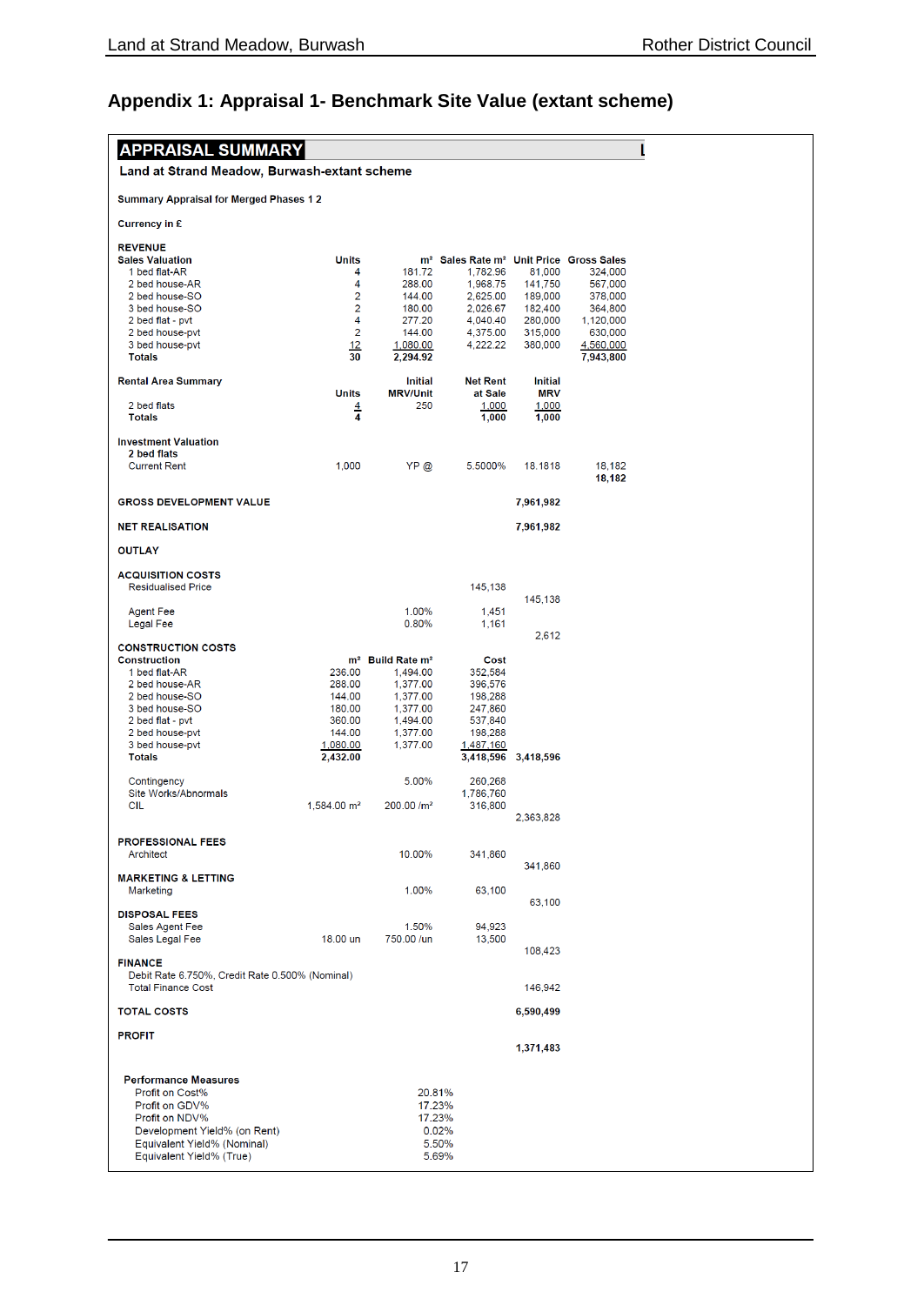# <span id="page-17-0"></span>**Appendix 2: Appraisal 2- Extant Scheme - All Private**

| <b>APPRAISAL SUMMARY</b>                              |                                   |                           |                                                                             |                     |                      |
|-------------------------------------------------------|-----------------------------------|---------------------------|-----------------------------------------------------------------------------|---------------------|----------------------|
| Land at Strand Meadow, Burwash-extant scheme          |                                   |                           |                                                                             |                     |                      |
| <b>Summary Appraisal for Phase 1 Private</b>          |                                   |                           |                                                                             |                     |                      |
| Currency in £                                         |                                   |                           |                                                                             |                     |                      |
| <b>REVENUE</b>                                        |                                   |                           |                                                                             |                     |                      |
| <b>Sales Valuation</b><br>2 bed flat - pvt            | <b>Units</b><br>4                 | 277.20                    | m <sup>2</sup> Sales Rate m <sup>2</sup> Unit Price Gross Sales<br>4,040.40 | 280,000             | 1,120,000            |
| 2 bed house-pvt                                       | 8                                 | 576.00                    | 4,375.00                                                                    | 315,000             | 2,520,000            |
| 3 bed house-pvt                                       | 14                                | 1,260.00                  | 4,222.22                                                                    | 380,000             | 5,320,000            |
| 1 bed flat- pvt<br><b>Totals</b>                      | $\overline{4}$<br>$3\overline{0}$ | 181.72<br>2,294.92        | 3,962.14                                                                    | 180,000             | 720,000<br>9,680,000 |
| <b>Rental Area Summary</b>                            |                                   | <b>Initial</b>            | <b>Net Rent</b>                                                             | Initial             |                      |
| <b>Flat Ground Rents</b>                              | <b>Units</b><br>8                 | <b>MRV/Unit</b><br>250    | at Sale<br>2,000                                                            | <b>MRV</b><br>2,000 |                      |
| <b>Investment Valuation</b>                           |                                   |                           |                                                                             |                     |                      |
| <b>Flat Ground Rents</b>                              |                                   |                           |                                                                             |                     |                      |
| <b>Current Rent</b>                                   | 2,000                             | YP @                      | 5.5000%                                                                     | 18.1818             | 36,364               |
| <b>GROSS DEVELOPMENT VALUE</b>                        |                                   |                           |                                                                             | 9,716,364           |                      |
| <b>NET REALISATION</b>                                |                                   |                           |                                                                             | 9,716,364           |                      |
| <b>OUTLAY</b>                                         |                                   |                           |                                                                             |                     |                      |
| <b>ACQUISITION COSTS</b><br><b>Residualised Price</b> |                                   |                           | 848,929                                                                     |                     |                      |
| <b>Stamp Duty</b>                                     |                                   |                           | 31,946                                                                      | 848,929             |                      |
| <b>Agent Fee</b>                                      |                                   | 1.00%                     | 8,489                                                                       |                     |                      |
| <b>Legal Fee</b>                                      |                                   | 0.80%                     | 6,791                                                                       |                     |                      |
| <b>CONSTRUCTION COSTS</b>                             |                                   |                           |                                                                             | 47,227              |                      |
| <b>Construction</b>                                   | m <sup>2</sup>                    | Build Rate m <sup>2</sup> | Cost                                                                        |                     |                      |
| 2 bed flat - pvt                                      | 360.00                            | 1,494.00                  | 537,840                                                                     |                     |                      |
| 2 bed house-pvt                                       | 576.00<br>1,260.00                | 1,377.00                  | 793,152<br>1,735,020                                                        |                     |                      |
| 3 bed house-pvt<br>1 bed flat- pvt                    | 236.00                            | 1,377.00<br>1,494.00      | 352,584                                                                     |                     |                      |
| <b>Totals</b>                                         | 2,432.00                          |                           | 3,418,596                                                                   | 3,418,596           |                      |
|                                                       |                                   |                           |                                                                             |                     |                      |
| Contingency<br>Site Works/Abnormals                   |                                   | 5.00%                     | 260,268<br>1,786,760                                                        |                     |                      |
| <b>CIL</b>                                            | 2,432.00 m <sup>2</sup>           | 200.00 /m <sup>2</sup>    | 486,400                                                                     |                     |                      |
|                                                       |                                   |                           |                                                                             | 2,533,428           |                      |
| <b>PROFESSIONAL FEES</b>                              |                                   |                           |                                                                             |                     |                      |
| Architect                                             |                                   | 10.00%                    | 341,860                                                                     |                     |                      |
|                                                       |                                   |                           |                                                                             | 341,860             |                      |
| <b>MARKETING &amp; LETTING</b>                        |                                   |                           |                                                                             |                     |                      |
| Marketing                                             |                                   | 1.00%                     | 96,800                                                                      | 96,800              |                      |
| <b>DISPOSAL FEES</b>                                  |                                   |                           |                                                                             |                     |                      |
| Sales Agent Fee                                       |                                   | 1.50%                     | 145,745                                                                     |                     |                      |
| Sales Legal Fee                                       | 30.00 un                          | 750.00 /un                | 22,500                                                                      | 168,245             |                      |
| <b>FINANCE</b>                                        |                                   |                           |                                                                             |                     |                      |
| Debit Rate 6.750%, Credit Rate 0.500% (Nominal)       |                                   |                           |                                                                             |                     |                      |
| Land<br>Construction                                  |                                   |                           | 72.819<br>203,376                                                           |                     |                      |
| Other                                                 |                                   |                           | 41,811                                                                      |                     |                      |
| <b>Total Finance Cost</b>                             |                                   |                           |                                                                             | 318,005             |                      |
| <b>TOTAL COSTS</b>                                    |                                   |                           |                                                                             | 7,773,091           |                      |
| <b>PROFIT</b>                                         |                                   |                           |                                                                             | 1,943,273           |                      |
|                                                       |                                   |                           |                                                                             |                     |                      |
| <b>Performance Measures</b><br>Profit on Cost%        |                                   | 25.00%                    |                                                                             |                     |                      |
| Profit on GDV%                                        |                                   | 20.00%                    |                                                                             |                     |                      |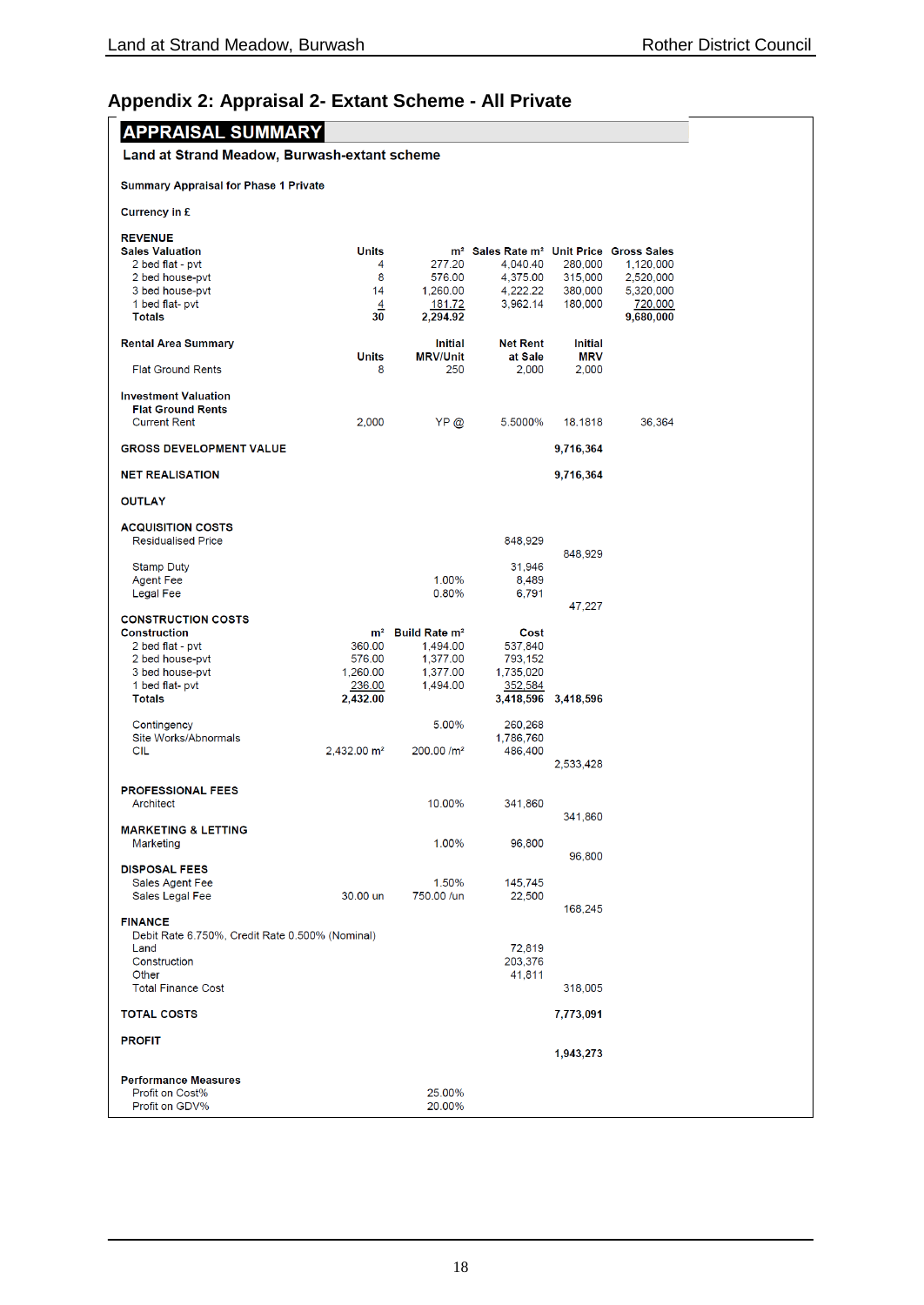# <span id="page-18-0"></span>**Appendix 3: Appraisal 3- Proposed scheme – all Private**

| <b>APPRAISAL SUMMARY</b>                                    |                         |                                          |                                                                 |                     |            | LIC |
|-------------------------------------------------------------|-------------------------|------------------------------------------|-----------------------------------------------------------------|---------------------|------------|-----|
| Land at Strand Meadow, Burwash-proposed scheme- all private |                         |                                          |                                                                 |                     |            |     |
| <b>Summary Appraisal for Phase 1 Private</b>                |                         |                                          |                                                                 |                     |            |     |
| Currency in £                                               |                         |                                          |                                                                 |                     |            |     |
| <b>REVENUE</b>                                              |                         |                                          |                                                                 |                     |            |     |
| <b>Sales Valuation</b>                                      | <b>Units</b>            |                                          | m <sup>2</sup> Sales Rate m <sup>2</sup> Unit Price Gross Sales |                     |            |     |
| 2 bed duplex- pvt                                           | 2                       | 186.00                                   | 3.010.75                                                        | 280,000             | 560,000    |     |
| 3 bed house-pvt                                             | 26                      | 2,925.00                                 | 3,377.78                                                        | 380,000             | 9,880,000  |     |
| 1 bed flat - pvt<br><b>Totals</b>                           | $\overline{2}$<br>30    | <u>101.06</u>                            | 3,562.24                                                        | 180,000             | 360,000    |     |
|                                                             |                         | 3,212.06                                 |                                                                 |                     | 10,800,000 |     |
| <b>Rental Area Summary</b>                                  |                         | <b>Initial</b>                           | <b>Net Rent</b>                                                 | <b>Initial</b>      |            |     |
| Ground rents                                                | <b>Units</b><br>4       | <b>MRV/Unit</b><br>250                   | at Sale<br>1,000                                                | <b>MRV</b><br>1,000 |            |     |
| <b>Investment Valuation</b>                                 |                         |                                          |                                                                 |                     |            |     |
| <b>Ground rents</b>                                         |                         |                                          |                                                                 |                     |            |     |
| <b>Current Rent</b>                                         | 1.000                   | YP @                                     | 5.5000%                                                         | 18.1818             | 18,182     |     |
| <b>GROSS DEVELOPMENT VALUE</b>                              |                         |                                          |                                                                 | 10,818,182          |            |     |
| <b>NET REALISATION</b>                                      |                         |                                          |                                                                 | 10,818,182          |            |     |
| <b>OUTLAY</b>                                               |                         |                                          |                                                                 |                     |            |     |
| <b>ACQUISITION COSTS</b>                                    |                         |                                          |                                                                 |                     |            |     |
| <b>Residualised Price</b>                                   |                         |                                          | 193,182                                                         |                     |            |     |
|                                                             |                         |                                          |                                                                 | 193,182             |            |     |
| <b>Stamp Duty</b>                                           |                         |                                          | 864                                                             |                     |            |     |
| <b>Agent Fee</b>                                            |                         | 1.00%                                    | 1,932                                                           |                     |            |     |
| <b>Legal Fee</b>                                            |                         | 0.80%                                    | 1,545                                                           | 4,341               |            |     |
| <b>CONSTRUCTION COSTS</b>                                   |                         |                                          |                                                                 |                     |            |     |
| <b>Construction</b>                                         |                         | m <sup>2</sup> Build Rate m <sup>2</sup> | Cost                                                            |                     |            |     |
| 2 bed duplex- pvt                                           | 241.56                  | 1,494.00                                 | 360,888                                                         |                     |            |     |
| 3 bed house-pvt                                             | 2,925.00                | 1,377.00                                 | 4,027,725                                                       |                     |            |     |
| 1 bed flat - pvt                                            | 131.25                  | 1,494.00                                 | 196,083                                                         |                     |            |     |
| <b>Totals</b>                                               | 3,297.81                |                                          | 4,584,696                                                       | 4,584,696           |            |     |
| Contingency                                                 |                         | 5.00%                                    | 321,612                                                         |                     |            |     |
| Site Works/Abnormals                                        |                         |                                          | 1,847,544                                                       |                     |            |     |
| <b>CIL</b>                                                  | 3,297.81 m <sup>2</sup> | 200.00 /m <sup>2</sup>                   | 659,561                                                         |                     |            |     |
|                                                             |                         |                                          |                                                                 | 2,828,717           |            |     |
|                                                             |                         |                                          |                                                                 |                     |            |     |
| <b>PROFESSIONAL FEES</b>                                    |                         |                                          |                                                                 |                     |            |     |
| Architect                                                   |                         | 10.00%                                   | 458,470                                                         | 458,470             |            |     |
| <b>MARKETING &amp; LETTING</b>                              |                         |                                          |                                                                 |                     |            |     |
| Marketing                                                   |                         | 1.00%                                    | 104,400                                                         |                     |            |     |
|                                                             |                         |                                          |                                                                 | 104,400             |            |     |
| <b>DISPOSAL FEES</b>                                        |                         |                                          |                                                                 |                     |            |     |
| Sales Agent Fee<br>Sales Legal Fee                          | 30.00 un                | 1.50%<br>750.00 /un                      | 162,273<br>22,500                                               |                     |            |     |
|                                                             |                         |                                          |                                                                 | 184,773             |            |     |
| <b>FINANCE</b>                                              |                         |                                          |                                                                 |                     |            |     |
| Debit Rate 6.750%, Credit Rate 0.500% (Nominal)             |                         |                                          |                                                                 |                     |            |     |
| Land                                                        |                         |                                          | 16,050                                                          |                     |            |     |
| Construction                                                |                         |                                          | 247,020                                                         |                     |            |     |
| Other<br><b>Total Finance Cost</b>                          |                         |                                          | 32,898                                                          | 295,968             |            |     |
|                                                             |                         |                                          |                                                                 |                     |            |     |
| <b>TOTAL COSTS</b>                                          |                         |                                          |                                                                 | 8,654,545           |            |     |
| <b>PROFIT</b>                                               |                         |                                          |                                                                 |                     |            |     |
|                                                             |                         |                                          |                                                                 | 2,163,636           |            |     |
| <b>Performance Measures</b>                                 |                         |                                          |                                                                 |                     |            |     |
| Profit on Cost%                                             |                         | 25.00%                                   |                                                                 |                     |            |     |
| Profit on GDV%                                              |                         | 20.00%                                   |                                                                 |                     |            |     |
| Profit on NDV%                                              |                         | 20.00%                                   |                                                                 |                     |            |     |
| Development Yield% (on Rent)                                |                         | 0.01%                                    |                                                                 |                     |            |     |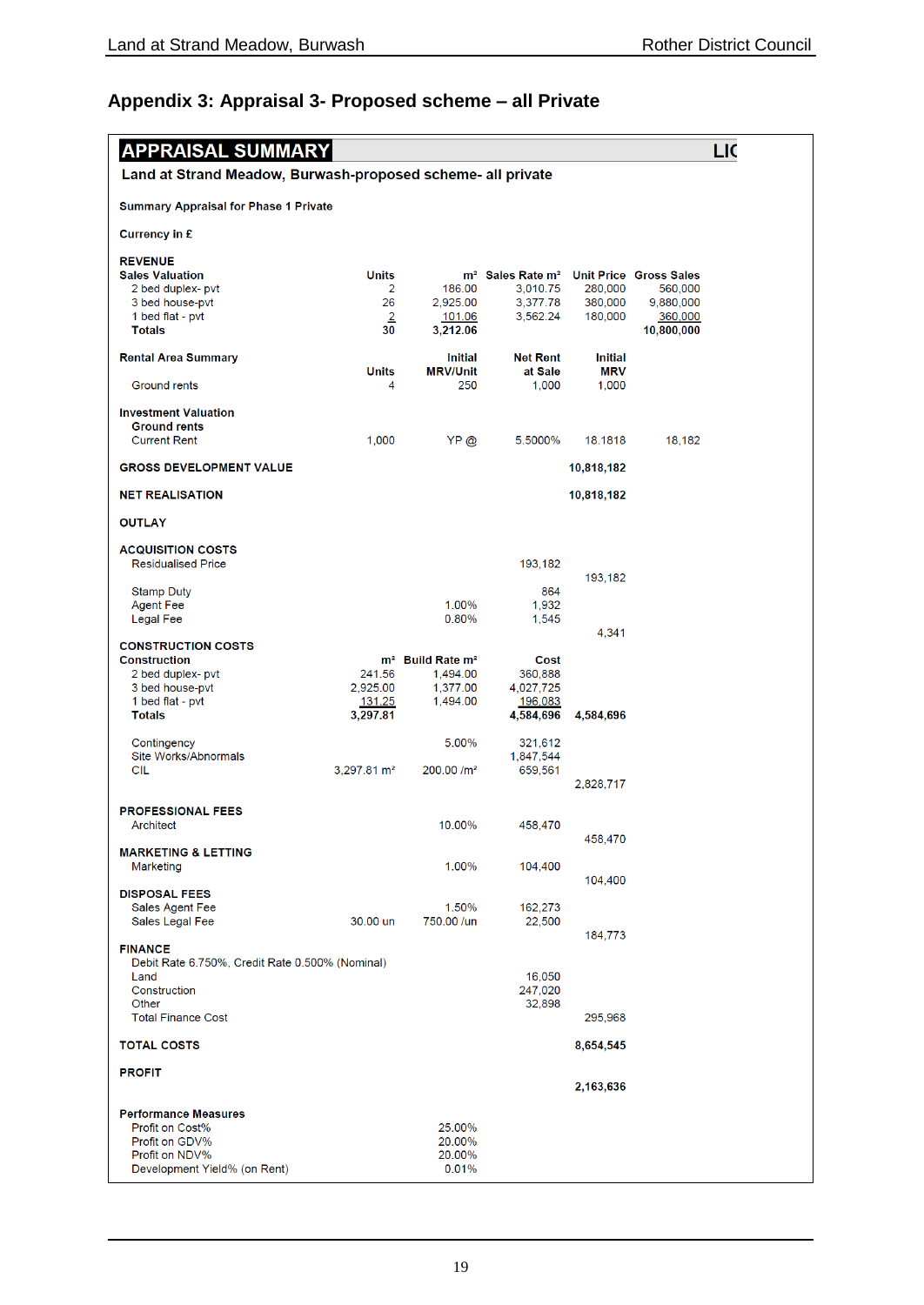## <span id="page-19-0"></span>**Appendix 4: Addendum to Draft Report**

**DVS** Property Specialists

Croydon Valuation Office 1 Ruskin Square Croydon CR0 2WF

Our Reference : 1688021



Date : 3<sup>rd</sup> December 2018

Sarah Shepherd, Development Management Team Leader Strategy and Planning Rother District Council Town Hall Bexhill-on-Sea TN39 3JX

Sent by e-mail: [sarah.shepherd@rother.gov.uk](mailto:sarah.shepherd@rother.gov.uk)

Dear Sarah,

## **Property Address: Land at Strand Meadow, Burwash**

I have reviewed the applicant's response, sent via e-mail, in relation to the above scheme. The applicant provided a written response to the input assumptions adopted by DVS in their initial draft report on 12/11/2018, which was subsequently followed by a meeting to discuss on 13/11/2018. The main areas of difference that were discussed during the meeting were

- Gross Development Value
- Project Cash Flow
- Build costs
- Professional Fees
- CIL
- Residual Land Value
- Benchmark Land Value

This addendum should be read in conjunction with the initial draft report, dated 25/10/2018.

## **Gross Development Value**

One of the main areas of difference is the Gross Development Value adopted for the scheme. The applicant has adopted sales values based on an average of opinions of value obtained from three local real estate agents, although the estate agents provided no reasoning or evidence to support their proposed values. The applicant is of the opinion that the sales values adopted by DVS were on the higher side. They are of the view that even if the private sales values proposed by DVS were adopted, the scheme would still produce a negative residual land value and have provided revised appraisals with the private sales values adopted by DVS in order to demonstrate this. They have also provided a schedule of resale comparables as there are no new build schemes under construction or being advertised within Burwash.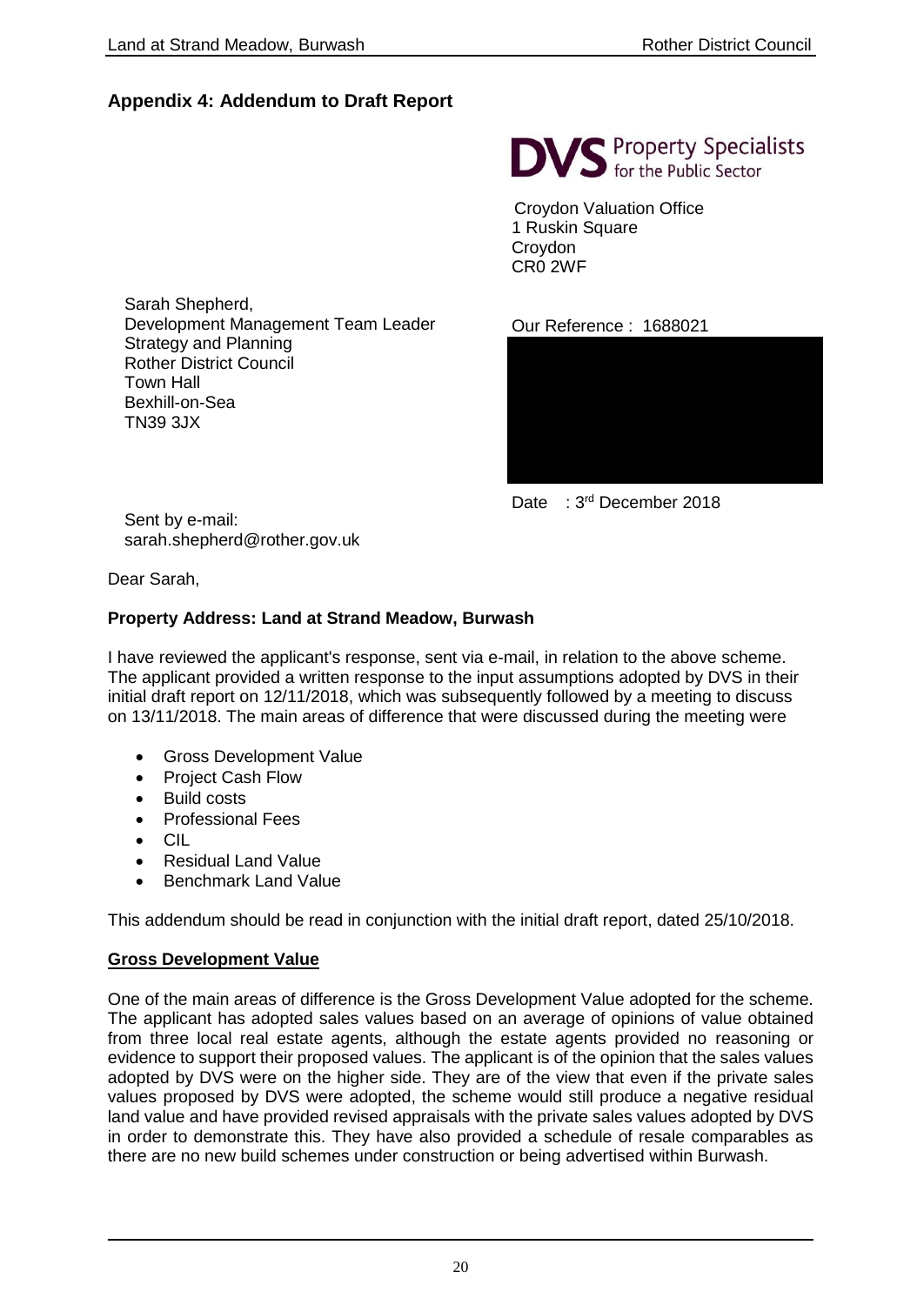#### Proposed scheme

I have sought to rely on actual transaction evidence for new- build houses and flats in the area in order to form an opinion of value. There are no new-build schemes within Burwash and I have therefore considered transaction evidence for new-build units in the neighbouring villages such as Flimwell, Wadhurst, Etchingham, Hawkhurst and Heathfield. I have made adjustments for location where necessary. Hawkhurst is located in Kent with direct access to Tunbridge Wells and new-build units in Hawkhurst therefore have achieved higher values as compared to villages in the immediate vicinity of the site. I have therefore looked at new-build schemes in Etchingham, Flimwell and Wadhurst. It may be noted that Burwash is equidistant from Stonegate and Etchingham railway stations thereby offering good rail connectivity. I consider the private sales values for the proposed scheme adopted in the earlier draft report to be reasonable based on available evidence and have adopted this within my appraisal.

#### **Extant Scheme**

The applicant have highlighted that the units within the extant scheme are smaller and therefore should be priced lower than that adopted for the proposed scheme. I consider this to be reasonable and have amended the sales values for the extant scheme accordingly. The revised sales values adopted for the extant scheme are as below.

|             |                | <b>Extant scheme</b> | <b>Proposed scheme</b> |                |  |
|-------------|----------------|----------------------|------------------------|----------------|--|
|             | Unit Price (£) | Price per sq m       | Unit Price (£)         | Price per sq m |  |
| 1 bed flat  | £170,000       | £3,742               | £180,000               | £3,562         |  |
| 2 bed flat  | £220,000       | £3,174               | £280,000               | £3,010         |  |
| 2 bed house | £280,000       | £3,888               | --                     | --             |  |
| 3 bed house | £335,000       | £3,722               | £380,000               | £3,377         |  |

This equates to a revised GDV of £6,918,000 for the Extant policy compliant scheme and £8,490,000 for the Extant All-Private scheme.

## **Project cash flow**

The applicant has adopted an 18-month construction period with a 9-month sale period beginning from Month 15 of the construction period. I have considered a 3-month preconstruction period, 15-month construction period and a 6-month sale period with sales commencing in Month 15 of the construction period as I consider this to be reasonable.

Following the submission of the DVS draft report, the applicant has agreed to amend the cash flow to reflect a 6 month sales period with sales commencing in Month 15 of the construction period.

I note there was a difference in the timescale and cash flow between the Extant scheme and Private scheme in the original draft report. I have now amended these cash flows for the Extant and Private schemes to bring it in line with below and reflected this within my revised appraisals

| <b>Stage</b>     | <b>Period (in months)</b>                                      |
|------------------|----------------------------------------------------------------|
| Pre-construction | 3 months                                                       |
| Construction     | 15 months                                                      |
| <b>Sales</b>     | 6 months (sales commencing in Month 15 of construction period) |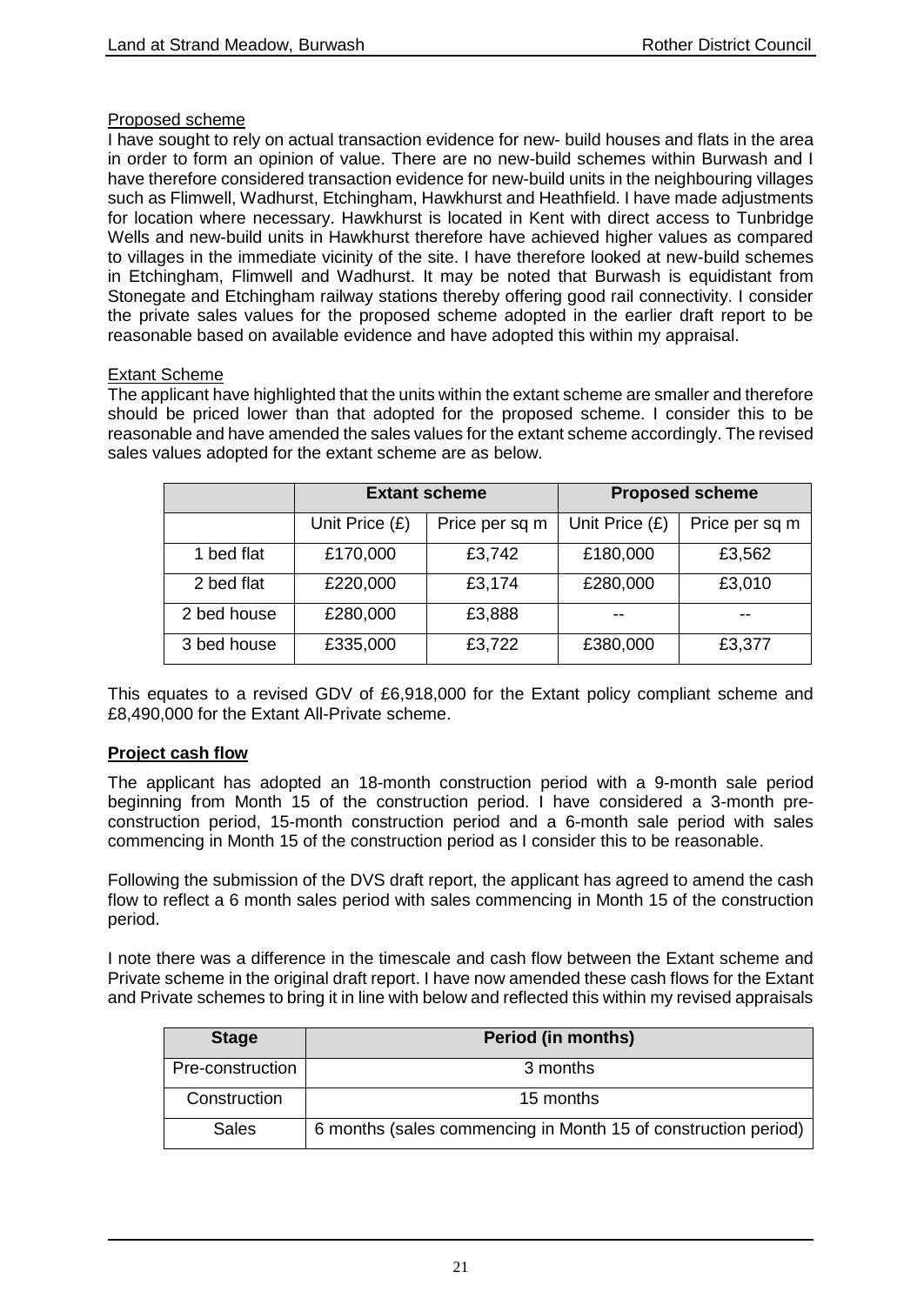## **Build costs**

The applicant has adopted BCIS build costs in line with DVS. This equates to BCIS median costs for construction of 3-5 storey flatted schemes at £1,494 per sqm and 3 storey houses at £1,377 per sqm.

#### **Professional fees**

I have adopted Professional fees equating to 10% of build costs. The applicant is of the view that Professional fees should also include 10% of abnormal costs and contingency as well. Whilst I do agree that Professional fees should include 10% of abnormal costs to reflect the possibility of revised design requirements due to the site topography, I do not consider this should be inclusive of 10% of contingency costs as well. I have therefore amended the appraisals to include Professional fees at 10% of build costs and abnormal costs.

## **CIL**

The CIL calculation within DVS appraisal has been adopted at £200 per sq m. This did not include indexation which, when included, equates to £219.64 per sq m. I have now amended the appraisal to include this indexed CIL amount.

#### **Residual Land Value**

#### Applicant

The applicant has provided revised appraisals based on amendments to build costs, sales values, and timescale/phasing. They have summarised their appraisal outcome in the table below.

| <b>Scheme Mix</b>       | GDV         | Dev OHP    | <b>RLV</b>  | Combined   | $%$ of     |
|-------------------------|-------------|------------|-------------|------------|------------|
|                         |             |            |             | Margin     | <b>GDV</b> |
| <b>Extant Compliant</b> | £7,096,206  | £1,189,081 | $-E894,928$ | £294,153   | 4.15%      |
| <b>Extant Private</b>   | £8,526,366  | £1,698,001 | $-E272,958$ | £1,425,043 | 16.71%     |
| <b>Proposed Private</b> | £10,818,187 | £2,160,001 | $-E210,048$ | £1,949,953 | 18.02%     |

All the scenarios above generate negative residual land values. This would suggest that both the extant and proposed schemes cannot viably provide Affordable Housing whilst still achieving the minimum amount of developer's profit.

## DVS

I have undertaken revised appraisals based on amendments made to sales values for the extant scheme ,CIL ,Professional Fees, timescale/cash flows for both the extant and proposed schemes.

|  |  | I have provided a summary of the appraisal outcome in the table below. |
|--|--|------------------------------------------------------------------------|
|  |  |                                                                        |

| <b>Scheme Mix</b>       | Dev OHP<br>GDV | <b>RLV</b> | Combined    | $%$ of     |        |
|-------------------------|----------------|------------|-------------|------------|--------|
|                         |                |            |             | Margin     | GDV    |
| <b>Extant Compliant</b> | £6,936,182     | £1,194,785 | -£888,674   | £306,111   | 4.48%  |
| <b>Extant Private</b>   | £8,526,364     | £1,705,273 | $-£180,759$ | £1,524,514 | 17.88% |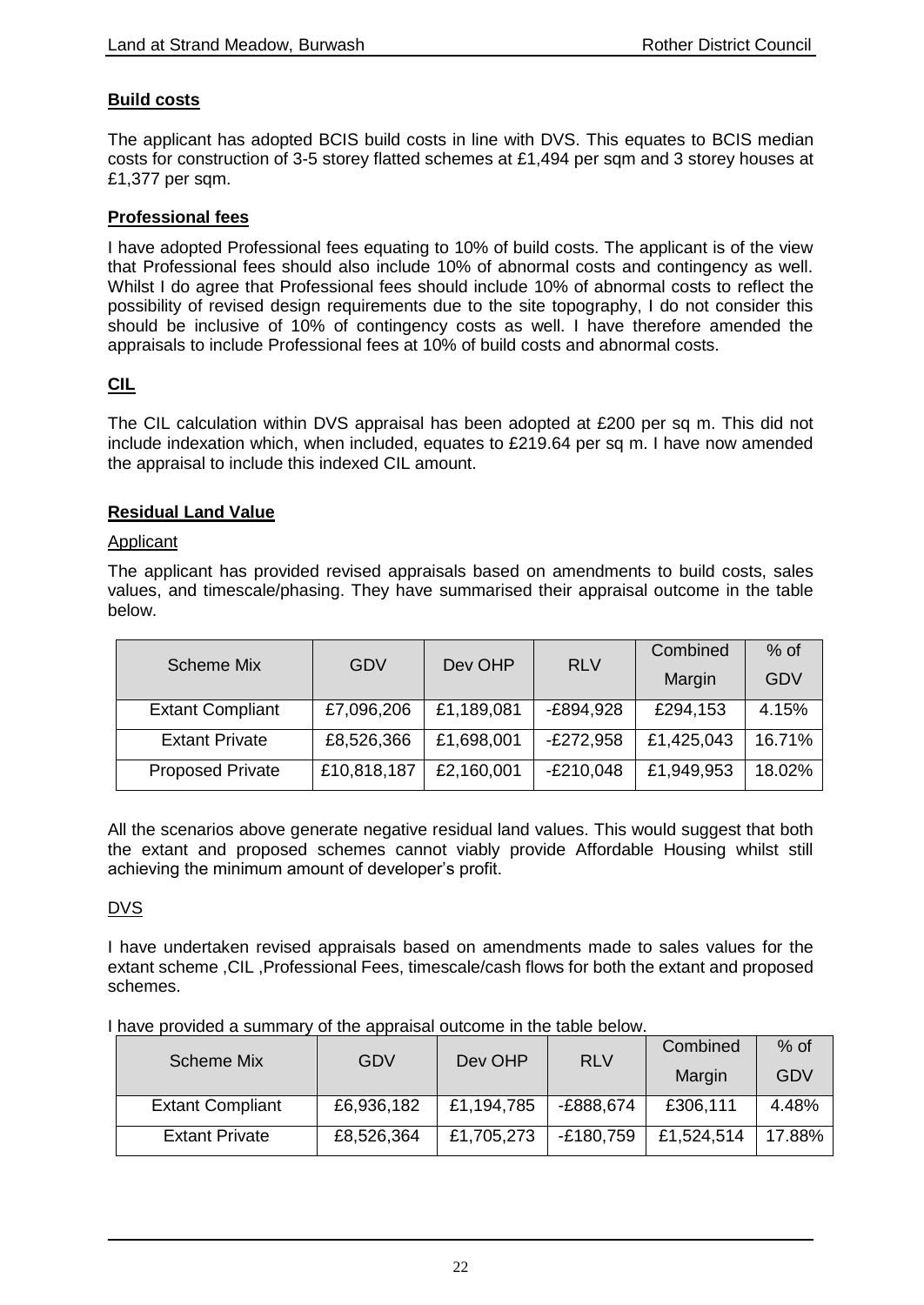| Scheme Mix              | GDV         | Dev OHP    | <b>RLV</b> | Combined   | $%$ of |
|-------------------------|-------------|------------|------------|------------|--------|
|                         |             |            |            | Margin     | GDV    |
| <b>Proposed Private</b> | £10,818,182 | £2,163,636 | -£148,712  | £2,014,924 | 18.63% |

Whilst my appraisals result in marginally different values than the agent, the outcome of the revised appraisals above show that all the scenarios generate negative residual land values which would suggest that the extant and proposed schemes cannot viably provide Affordable Housing when providing the CIL contribution and whilst still achieving the minimum amount of developer's profit.

#### **Benchmark Land Value**

I consider the Benchmark Land Value of the scheme is based on the planning consent that is currently in place for the development site. I have therefore considered the policy compliant scheme, based on the consented affordable housing mix, as the Benchmark Land Value. I have calculated the residual site value by adopting the inputs above and adopted this as the Benchmark Land Value. My revised appraisal for the Extant Policy Compliant scheme produces a negative residual land value of -£888,674. I therefore consider it reasonable to adopt notional £1 as the Benchmark Land Value.

#### **Summary**

The main areas of difference in our reports are the Gross Development Value, CIL, Professional fees, cash flow, timescale, phasing and Benchmark Land Value. The proposed scheme has larger units as compared to that within the extant scheme which makes this scheme's construction costs higher.

The amendments to CIL, Professional Fees, cash flow, phasing and private sales values result in negative residual land values for both All-Private as well as Policy Compliant scenarios. This appears to show that both the Extant and Proposed schemes are not viable enough to support provision of Affordable Housing.

The applicant is of the view that the Proposed All-Private scheme generates a higher combined margin of £1,949,953 which is approximately £524,910 more than that of the Extant All-Private scheme and is therefore a more profitable development option. My appraisals show that the Proposed All-Private scheme generates a combined margin of £2,014,924 which is approximately £490,410 more than that of the Extant All-Private scheme.

Higher abnormal costs due to the topographical constraints of the site have had a material impact on the viability of this scheme. The applicant has highlighted that these abnormal costs were assessed on the basis of site investigations that took place earlier this year. The Council may therefore wish to consider a cost review mechanism for the scheme in order to analyse the actual costs incurred for the scheme at a later stage in the development. If these abnormal costs are lower than currently estimated, the appraisal could demonstrate a surplus.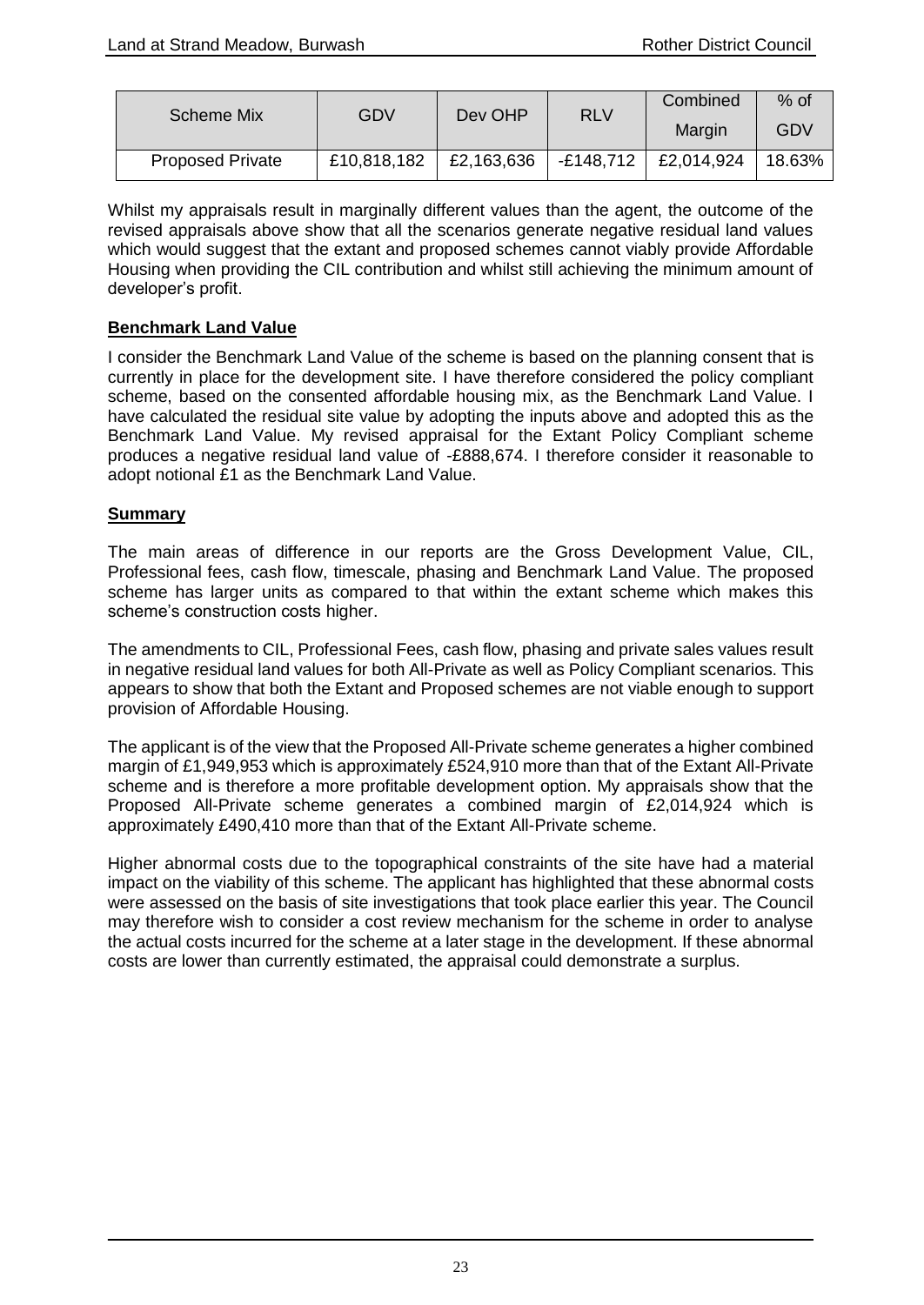## **Conclusion**

Based on the further reasoning and revised assumptions outlined in this addendum, I consider that the Extant and Proposed schemes cannot viably provide Affordable Housing in addition to the CIL contribution.

Yours sincerely,



DVS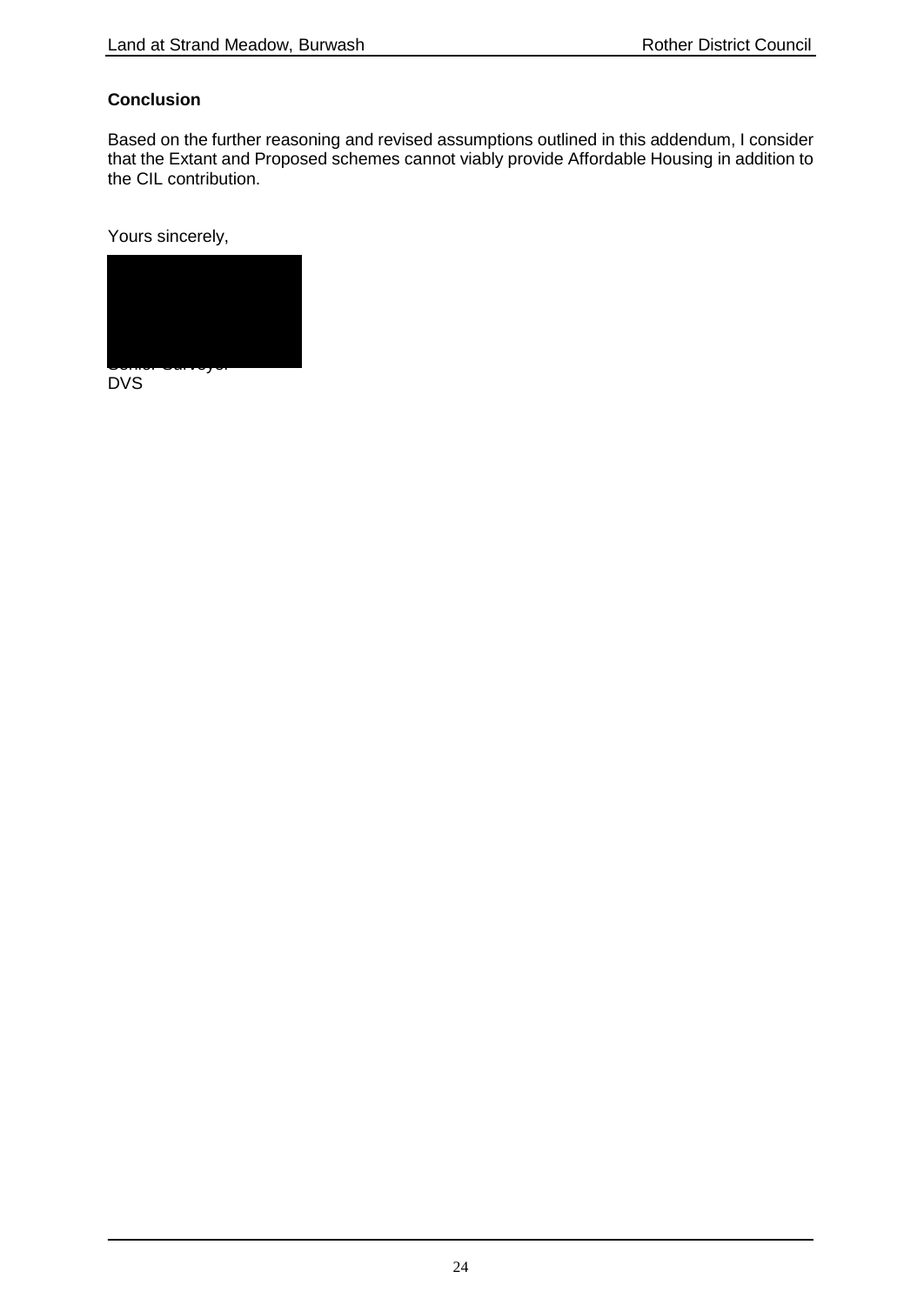# **Revised Appraisal - Extant scheme- Policy compliant**

| <b>APPRAISAL SUMMARY</b>                                       |                        |                                          |                                                                 |                       |                    | <b>LICENSED COPY</b> |
|----------------------------------------------------------------|------------------------|------------------------------------------|-----------------------------------------------------------------|-----------------------|--------------------|----------------------|
| Land at Strand Meadow, Burwash-extant scheme                   |                        |                                          |                                                                 |                       |                    |                      |
| <b>Summary Appraisal for Merged Phases 12</b>                  |                        |                                          |                                                                 |                       |                    |                      |
| Currency in £                                                  |                        |                                          |                                                                 |                       |                    |                      |
| <b>REVENUE</b>                                                 |                        |                                          |                                                                 |                       |                    |                      |
| <b>Sales Valuation</b>                                         | Units                  |                                          | m <sup>2</sup> Sales Rate m <sup>2</sup> Unit Price Gross Sales |                       |                    |                      |
| 1 bed flat-AR                                                  | 4<br>4                 | 181.72                                   | 1,496.81                                                        | 68,000                | 272,000<br>448,000 |                      |
| 2 bed house-AR<br>2 bed house-SO                               | 2                      | 288.00<br>144.00                         | 1,555.56<br>2,333.33                                            | 112,000<br>168,000    | 336,000            |                      |
| 3 bed house-SO                                                 | 2                      | 180.00                                   | 2,233.33                                                        | 201,000               | 402,000            |                      |
| 2 bed flat - pvt                                               | 4                      | 277.20                                   | 3,174.60                                                        | 220,000               | 880,000            |                      |
| 2 bed house-pvt                                                | 2                      | 144.00                                   | 3,888.89                                                        | 280,000               | 560,000            |                      |
| 3 bed house-pvt                                                | 12                     | 1,080.00                                 | 3,722.22                                                        | 335,000               | 4,020,000          |                      |
| <b>Totals</b>                                                  | 30                     | 2.294.92                                 |                                                                 |                       | 6,918,000          |                      |
| <b>Rental Area Summary</b>                                     | <b>Units</b>           | Initial<br><b>MRV/Unit</b>               | <b>Net Rent</b><br>at Sale                                      | <b>Initial</b><br>MRV |                    |                      |
| 2 bed flats                                                    |                        | 250                                      | 1,000                                                           | 1,000                 |                    |                      |
| <b>Totals</b>                                                  | $\frac{4}{4}$          |                                          | 1.000                                                           | 1,000                 |                    |                      |
| <b>Investment Valuation</b>                                    |                        |                                          |                                                                 |                       |                    |                      |
| 2 bed flats                                                    |                        |                                          |                                                                 |                       |                    |                      |
| <b>Current Rent</b>                                            | 1,000                  | YP@                                      | 5.5000%                                                         | 18.1818               | 18,182<br>18,182   |                      |
| <b>GROSS DEVELOPMENT VALUE</b>                                 |                        |                                          |                                                                 | 6,936,182             |                    |                      |
| <b>NET REALISATION</b>                                         |                        |                                          |                                                                 | 6,936,182             |                    |                      |
| <b>OUTLAY</b>                                                  |                        |                                          |                                                                 |                       |                    |                      |
| <b>ACQUISITION COSTS</b><br>Residualised Price (Negative land) |                        |                                          | (888, 674)                                                      |                       |                    |                      |
|                                                                |                        |                                          |                                                                 | (888, 674)            |                    |                      |
| <b>CONSTRUCTION COSTS</b>                                      |                        |                                          |                                                                 |                       |                    |                      |
| <b>Construction</b>                                            |                        | m <sup>2</sup> Build Rate m <sup>2</sup> | Cost                                                            |                       |                    |                      |
| 1 bed flat-AR                                                  | 236.00                 | 1,494.00                                 | 352,584                                                         |                       |                    |                      |
| 2 bed house-AR<br>2 bed house-SO                               | 288.00                 | 1,377.00                                 | 396,576                                                         |                       |                    |                      |
| 3 bed house-SO                                                 | 144.00<br>180.00       | 1,377.00<br>1,377.00                     | 198,288<br>247,860                                              |                       |                    |                      |
| 2 bed flat - pvt                                               | 360.00                 | 1,494.00                                 | 537,840                                                         |                       |                    |                      |
| 2 bed house-pvt                                                | 144.00                 | 1,377.00                                 | 198,288                                                         |                       |                    |                      |
| 3 bed house-pvt                                                | 1,080.00               | 1,377.00                                 | 1,487,160                                                       |                       |                    |                      |
| <b>Totals</b>                                                  | 2.432.00               |                                          |                                                                 | 3,418,596 3,418,596   |                    |                      |
| Contingency<br>Site Works/Abnormals                            |                        | 5.00%                                    | 260,268<br>1,786,760                                            |                       |                    |                      |
| CIL                                                            | $1,584.00 \text{ m}^2$ | 219.64/m <sup>2</sup>                    | 347,910                                                         |                       |                    |                      |
|                                                                |                        |                                          |                                                                 | 2,394,938             |                    |                      |
| <b>PROFESSIONAL FEES</b>                                       |                        |                                          |                                                                 |                       |                    |                      |
| Architect                                                      |                        | 10.00%                                   | 520,536                                                         | 520,536               |                    |                      |
| <b>MARKETING &amp; LETTING</b>                                 |                        |                                          |                                                                 |                       |                    |                      |
| Marketing                                                      |                        | 1.00%                                    | 54,600                                                          | 54,600                |                    |                      |
| <b>DISPOSAL FEES</b>                                           |                        |                                          |                                                                 |                       |                    |                      |
| Sales Agent Fee                                                |                        | 1.50%                                    | 82,173                                                          |                       |                    |                      |
| Sales Legal Fee                                                | 18.00 un               | 750.00 /un                               | 13,500                                                          | 95,673                |                    |                      |
| <b>FINANCE</b>                                                 |                        |                                          |                                                                 |                       |                    |                      |
| Debit Rate 6.750%, Credit Rate 0.500% (Nominal)                |                        |                                          |                                                                 |                       |                    |                      |
| <b>Total Finance Cost</b>                                      |                        |                                          |                                                                 | 145,729               |                    |                      |
|                                                                |                        |                                          |                                                                 |                       |                    |                      |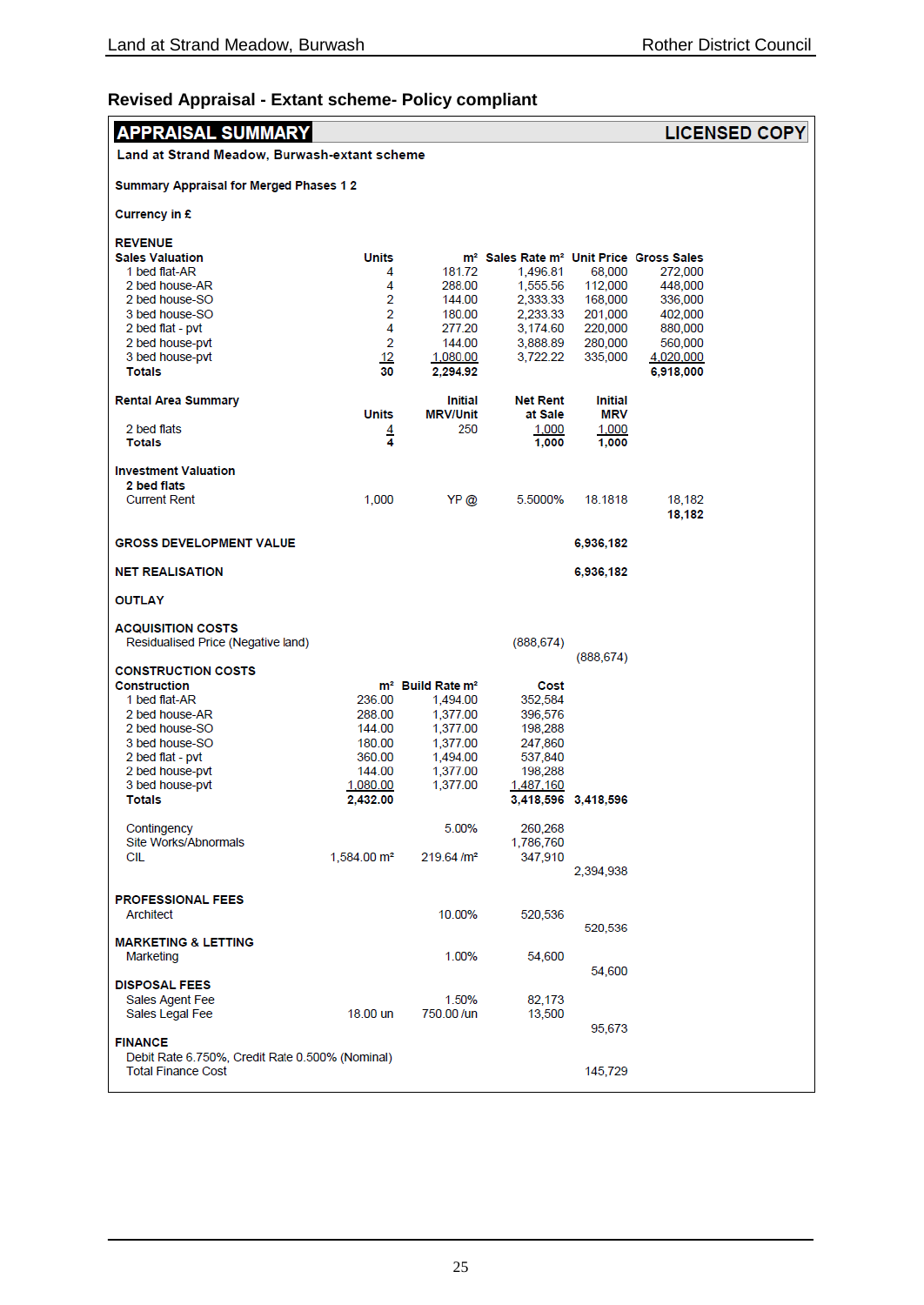| <b>APPRAISAL SUMMARY</b><br>Land at Strand Meadow, Burwash-extant scheme                                                                                                      |                                                       |           | <b>LICENSED COPY</b> |
|-------------------------------------------------------------------------------------------------------------------------------------------------------------------------------|-------------------------------------------------------|-----------|----------------------|
| <b>TOTAL COSTS</b>                                                                                                                                                            |                                                       | 5,741,397 |                      |
| <b>PROFIT</b>                                                                                                                                                                 |                                                       |           |                      |
|                                                                                                                                                                               |                                                       | 1,194,785 |                      |
| <b>Performance Measures</b><br>Profit on Cost%<br>Profit on GDV%<br>Profit on NDV%<br>Development Yield% (on Rent)<br>Equivalent Yield% (Nominal)<br>Equivalent Yield% (True) | 20.81%<br>17 23%<br>17 23%<br>0.02%<br>5.50%<br>5.69% |           |                      |
| <b>IRR</b>                                                                                                                                                                    | 55.82%                                                |           |                      |
| <b>Rent Cover</b><br>Profit Erosion (finance rate 6.750)                                                                                                                      | N/A<br>2 yrs 10 mths                                  |           |                      |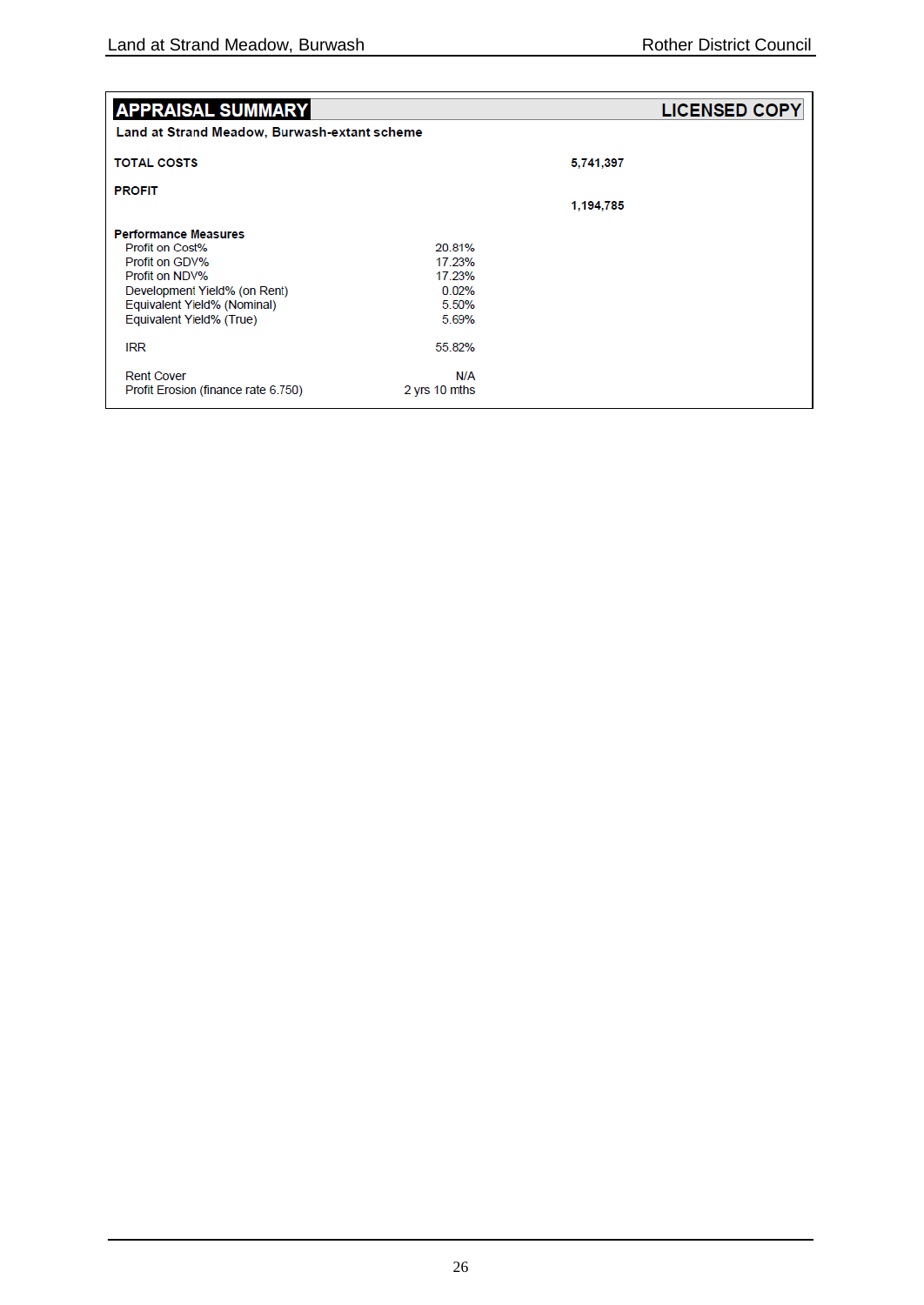## **Revised Appraisal - Extant scheme- All Private**

| <b>APPRAISAL SUMMARY</b><br><b>LICENSED COPY</b>                               |                           |                                          |                                                                 |                     |                      |  |
|--------------------------------------------------------------------------------|---------------------------|------------------------------------------|-----------------------------------------------------------------|---------------------|----------------------|--|
| Land at Strand Meadow, Burwash-extant scheme                                   |                           |                                          |                                                                 |                     |                      |  |
| <b>Summary Appraisal for Phase 1 Private</b>                                   |                           |                                          |                                                                 |                     |                      |  |
| Currency in £                                                                  |                           |                                          |                                                                 |                     |                      |  |
| <b>REVENUE</b>                                                                 |                           |                                          |                                                                 |                     |                      |  |
| <b>Sales Valuation</b>                                                         | <b>Units</b>              |                                          | m <sup>2</sup> Sales Rate m <sup>2</sup> Unit Price Gross Sales |                     |                      |  |
| 2 bed flat - pvt                                                               | 4                         | 277.20                                   | 3,174.60                                                        | 220,000             | 880,000              |  |
| 2 bed house-pvt                                                                | 8                         | 576.00                                   | 3,888.89                                                        | 280,000             | 2,240,000            |  |
| 3 bed house-pvt                                                                | 14                        | 1,260.00                                 | 3,722.22                                                        | 335,000             | 4,690,000            |  |
| 1 bed flat- pvt<br><b>Totals</b>                                               | 4<br>30                   | 181.72<br>2.294.92                       | 3,742.02                                                        | 170,000             | 680,000<br>8,490,000 |  |
| <b>Rental Area Summary</b>                                                     |                           | Initial                                  | <b>Net Rent</b>                                                 | <b>Initial</b>      |                      |  |
|                                                                                | Units                     | <b>MRV/Unit</b>                          | at Sale                                                         | <b>MRV</b>          |                      |  |
| <b>Flat Ground Rents</b>                                                       | 8                         | 250                                      | 2,000                                                           | 2,000               |                      |  |
| <b>Investment Valuation</b><br><b>Flat Ground Rents</b><br><b>Current Rent</b> | 2,000                     | YP @                                     | 5.5000%                                                         | 18.1818             | 36,364               |  |
|                                                                                |                           |                                          |                                                                 |                     |                      |  |
| <b>GROSS DEVELOPMENT VALUE</b>                                                 |                           |                                          |                                                                 | 8,526,364           |                      |  |
| <b>NET REALISATION</b>                                                         |                           |                                          |                                                                 | 8,526,364           |                      |  |
| <b>OUTLAY</b>                                                                  |                           |                                          |                                                                 |                     |                      |  |
| <b>ACQUISITION COSTS</b><br>Residualised Price (Negative land)                 |                           |                                          | (180, 759)                                                      |                     |                      |  |
| <b>CONSTRUCTION COSTS</b>                                                      |                           |                                          |                                                                 | (180, 759)          |                      |  |
| <b>Construction</b>                                                            |                           | m <sup>2</sup> Build Rate m <sup>2</sup> | Cost                                                            |                     |                      |  |
| 2 bed flat - pvt                                                               | 360.00                    | 1,494.00                                 | 537,840                                                         |                     |                      |  |
| 2 bed house-pvt                                                                | 576.00                    | 1,377.00                                 | 793,152                                                         |                     |                      |  |
| 3 bed house-pvt                                                                | 1,260.00                  | 1,377.00                                 | 1,735,020                                                       |                     |                      |  |
| 1 bed flat- pvt                                                                | 236.00                    | 1,494.00                                 | 352,584                                                         |                     |                      |  |
| <b>Totals</b>                                                                  | 2,432.00                  |                                          |                                                                 | 3,418,596 3,418,596 |                      |  |
| Contingency                                                                    |                           | 5.00%                                    | 260,268                                                         |                     |                      |  |
| Site Works/Abnormals                                                           |                           |                                          | 1,786,760                                                       |                     |                      |  |
| CIL                                                                            | $2.432.00$ m <sup>2</sup> | $219.64$ /m <sup>2</sup>                 | 534,164                                                         |                     |                      |  |
|                                                                                |                           |                                          |                                                                 | 2,581,192           |                      |  |
| <b>PROFESSIONAL FEES</b>                                                       |                           |                                          |                                                                 |                     |                      |  |
| Architect                                                                      |                           | 10.00%                                   | 520,536                                                         |                     |                      |  |
|                                                                                |                           |                                          |                                                                 | 520.536             |                      |  |
| <b>MARKETING &amp; LETTING</b>                                                 |                           |                                          |                                                                 |                     |                      |  |
| Marketing                                                                      |                           | 1.00%                                    | 84,900                                                          | 84,900              |                      |  |
| <b>DISPOSAL FEES</b>                                                           |                           |                                          |                                                                 |                     |                      |  |
| Sales Agent Fee                                                                |                           | 1.50%                                    | 127,895                                                         |                     |                      |  |
| Sales Legal Fee                                                                | 30.00 un                  | 750.00 /un                               | 22,500                                                          |                     |                      |  |
|                                                                                |                           |                                          |                                                                 | 150,395             |                      |  |
| <b>FINANCE</b>                                                                 |                           |                                          |                                                                 |                     |                      |  |
| Debit Rate 6.750%, Credit Rate 0.500% (Nominal)                                |                           |                                          |                                                                 |                     |                      |  |
| Land                                                                           |                           |                                          | (17, 738)                                                       |                     |                      |  |
| Construction<br>Other                                                          |                           |                                          | 259,908<br>4,061                                                |                     |                      |  |
| <b>Total Finance Cost</b>                                                      |                           |                                          |                                                                 | 246,231             |                      |  |
| <b>TOTAL COSTS</b>                                                             |                           |                                          |                                                                 | 6,821,091           |                      |  |
|                                                                                |                           |                                          |                                                                 |                     |                      |  |
| <b>PROFIT</b>                                                                  |                           |                                          |                                                                 |                     |                      |  |
|                                                                                |                           |                                          |                                                                 | 1,705,273           |                      |  |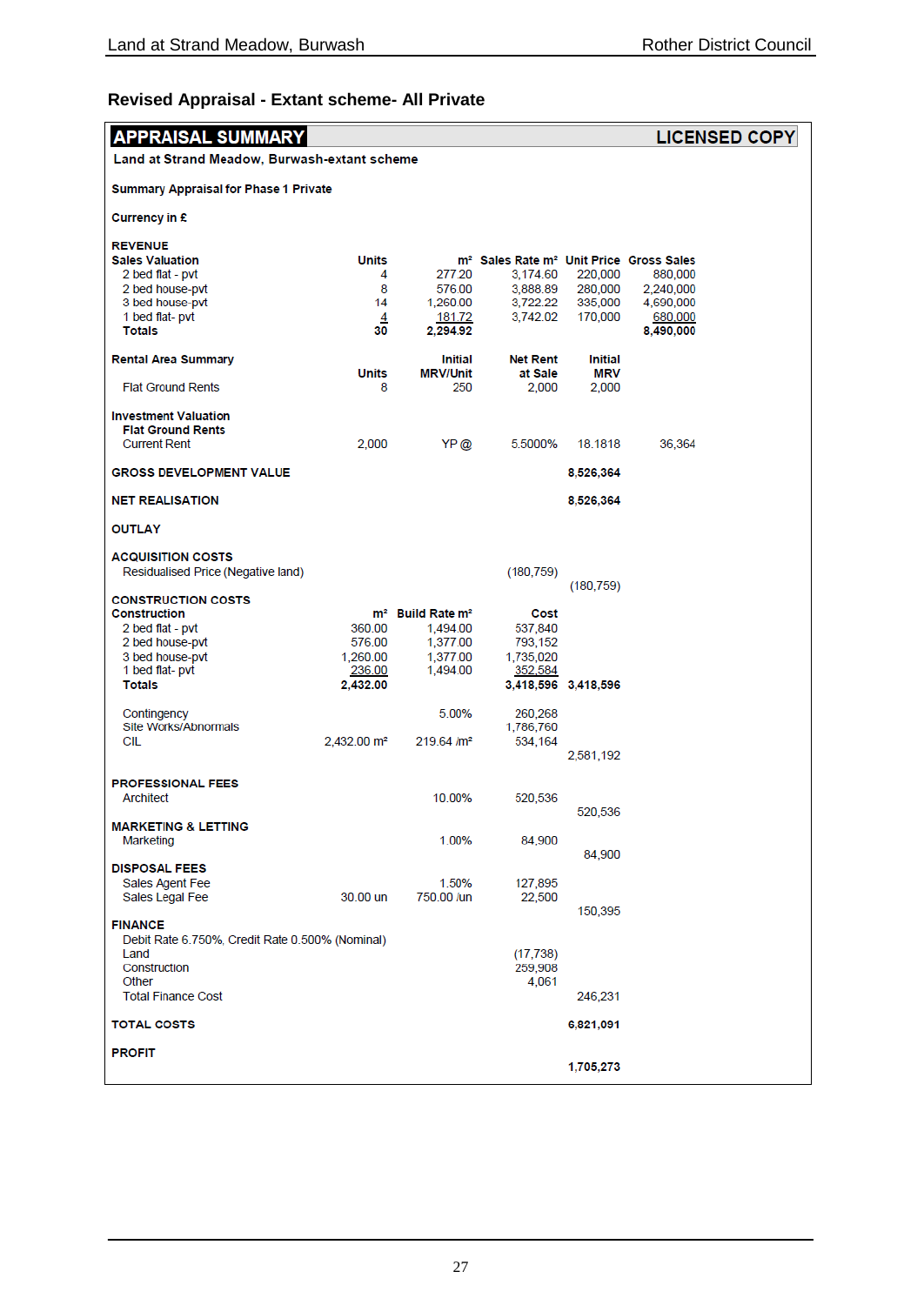| <b>APPRAISAL SUMMARY</b>                     |                | <b>LICENSED COPY</b> |
|----------------------------------------------|----------------|----------------------|
| Land at Strand Meadow, Burwash-extant scheme |                |                      |
| <b>Performance Measures</b>                  |                |                      |
| Profit on Cost%                              | 25.00%         |                      |
| Profit on GDV%                               | 20.00%         |                      |
| Profit on NDV%                               | 20.00%         |                      |
| Development Yield% (on Rent)                 | 0.03%          |                      |
| Equivalent Yield% (Nominal)                  | 5.50%          |                      |
| Equivalent Yield% (True)                     | 5.69%          |                      |
| <b>IRR</b>                                   | 44.90%         |                      |
| <b>Rent Cover</b>                            | 852 yrs 8 mths |                      |
| Profit Erosion (finance rate 6.750)          | 3 yrs 4 mths   |                      |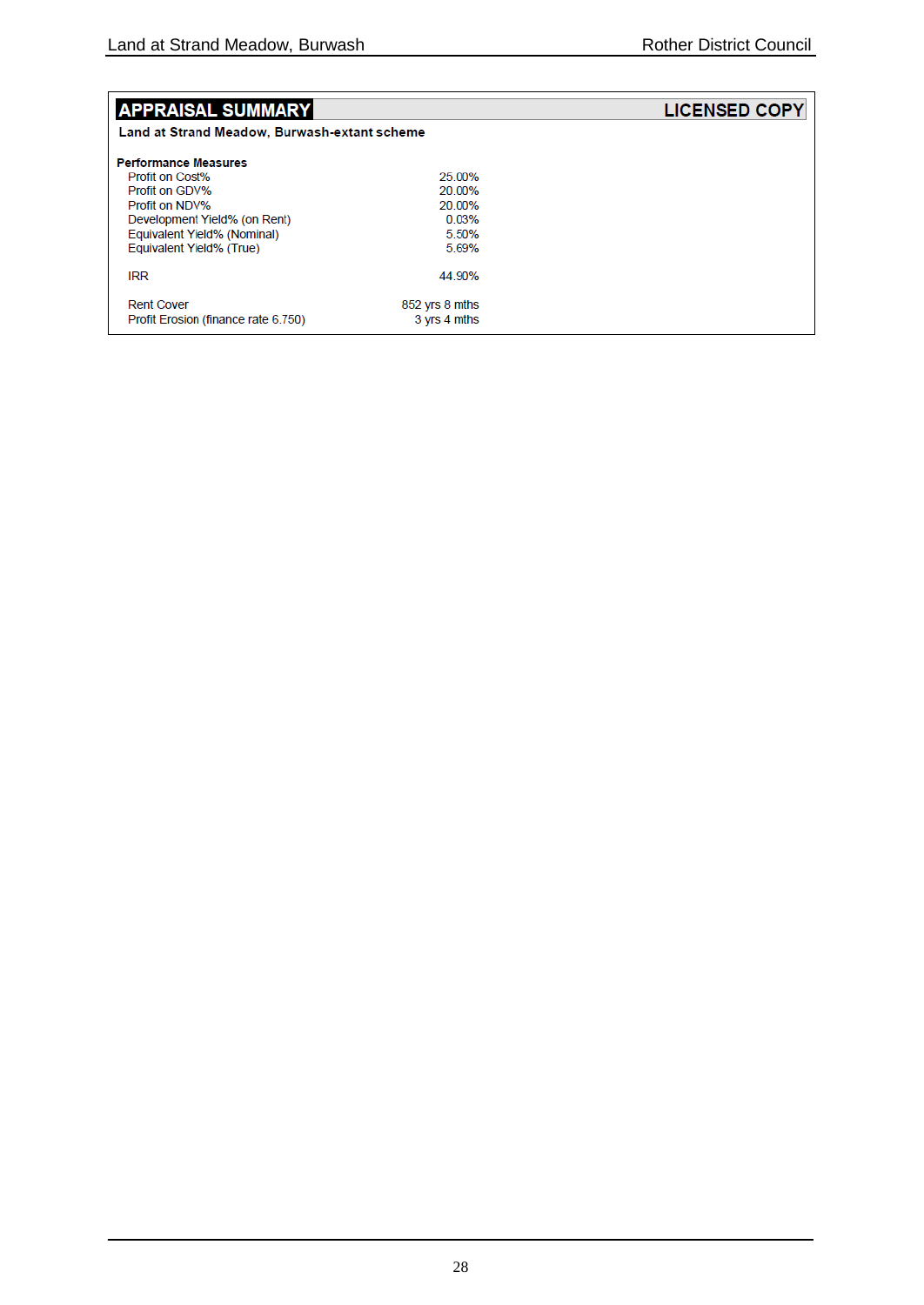## **Revised Appraisal - Proposed scheme- All Private**

| <b>APPRAISAL SUMMARY</b><br><b>LICENSED COPY</b>                  |                           |                                          |                                                                 |                       |                       |  |
|-------------------------------------------------------------------|---------------------------|------------------------------------------|-----------------------------------------------------------------|-----------------------|-----------------------|--|
| Land at Strand Meadow, Burwash-proposed scheme- all private       |                           |                                          |                                                                 |                       |                       |  |
| <b>Summary Appraisal for Phase 1 Private</b>                      |                           |                                          |                                                                 |                       |                       |  |
| Currency in £                                                     |                           |                                          |                                                                 |                       |                       |  |
| <b>REVENUE</b><br><b>Sales Valuation</b>                          | Units                     |                                          | m <sup>2</sup> Sales Rate m <sup>2</sup> Unit Price Gross Sales |                       |                       |  |
| 2 bed duplex- pvt                                                 | 2                         | 186.00                                   | 3,010.75                                                        | 280,000               | 560,000               |  |
| 3 bed house-pvt                                                   | 26                        | 2,925.00                                 | 3,377.78                                                        | 380,000               | 9,880,000             |  |
| 1 bed flat - pvt<br><b>Totals</b>                                 | $\overline{2}$<br>30      | 101.06<br>3,212.06                       | 3,562.24                                                        | 180,000               | 360,000<br>10,800,000 |  |
| <b>Rental Area Summary</b>                                        | Units                     | Initial<br><b>MRV/Unit</b>               | <b>Net Rent</b><br>at Sale                                      | <b>Initial</b><br>MRV |                       |  |
| Ground rents                                                      | 4                         | 250                                      | 1,000                                                           | 1,000                 |                       |  |
| <b>Investment Valuation</b><br><b>Ground rents</b>                |                           |                                          |                                                                 |                       |                       |  |
| <b>Current Rent</b>                                               | 1,000                     | YP @                                     | 5.5000%                                                         | 18.1818               | 18,182                |  |
| <b>GROSS DEVELOPMENT VALUE</b>                                    |                           |                                          |                                                                 | 10,818,182            |                       |  |
| <b>NET REALISATION</b>                                            |                           |                                          |                                                                 | 10,818,182            |                       |  |
| <b>OUTLAY</b>                                                     |                           |                                          |                                                                 |                       |                       |  |
| <b>ACQUISITION COSTS</b><br>Residualised Price (Negative land)    |                           |                                          | (148, 712)                                                      |                       |                       |  |
| <b>CONSTRUCTION COSTS</b>                                         |                           |                                          |                                                                 | (148, 712)            |                       |  |
| <b>Construction</b>                                               |                           | m <sup>2</sup> Build Rate m <sup>2</sup> | Cost                                                            |                       |                       |  |
| 2 bed duplex- pvt                                                 | 241.56                    | 1,494.00                                 | 360,888                                                         |                       |                       |  |
| 3 bed house-pvt<br>1 bed flat - pvt                               | 2,925.00<br><u>131.25</u> | 1,377.00<br>1,494.00                     | 4,027,725<br>196,083                                            |                       |                       |  |
| <b>Totals</b>                                                     | 3,297.81                  |                                          | 4,584,696                                                       | 4,584,696             |                       |  |
| Contingency                                                       |                           | 5.00%                                    | 321,612                                                         |                       |                       |  |
| Site Works/Abnormals                                              |                           |                                          | 1,847,544                                                       |                       |                       |  |
| CIL                                                               | $3,297.81 \text{ m}^2$    | 219.64/m <sup>2</sup>                    | 724,330                                                         | 2,893,486             |                       |  |
| <b>PROFESSIONAL FEES</b>                                          |                           |                                          |                                                                 |                       |                       |  |
| Architect                                                         |                           | 10.00%                                   | 643,224                                                         |                       |                       |  |
|                                                                   |                           |                                          |                                                                 | 643,224               |                       |  |
| <b>MARKETING &amp; LETTING</b><br>Marketing                       |                           | 1.00%                                    | 104,400                                                         |                       |                       |  |
|                                                                   |                           |                                          |                                                                 | 104,400               |                       |  |
| <b>DISPOSAL FEES</b><br>Sales Agent Fee                           |                           | 1.50%                                    | 162,273                                                         |                       |                       |  |
| Sales Legal Fee                                                   | 30.00 un                  | 750.00 /un                               | 22,500                                                          |                       |                       |  |
| <b>FINANCE</b><br>Debit Rate 6.750%, Credit Rate 0.500% (Nominal) |                           |                                          |                                                                 | 184,773               |                       |  |
| Land                                                              |                           |                                          | (14, 757)                                                       |                       |                       |  |
| Construction                                                      |                           |                                          | 378,231                                                         |                       |                       |  |
| Other<br><b>Total Finance Cost</b>                                |                           |                                          | 29,205                                                          | 392,679               |                       |  |
| <b>TOTAL COSTS</b>                                                |                           |                                          |                                                                 | 8,654,546             |                       |  |
| <b>PROFIT</b>                                                     |                           |                                          |                                                                 |                       |                       |  |
|                                                                   |                           |                                          |                                                                 | 2,163,636             |                       |  |
| <b>Performance Measures</b>                                       |                           |                                          |                                                                 |                       |                       |  |